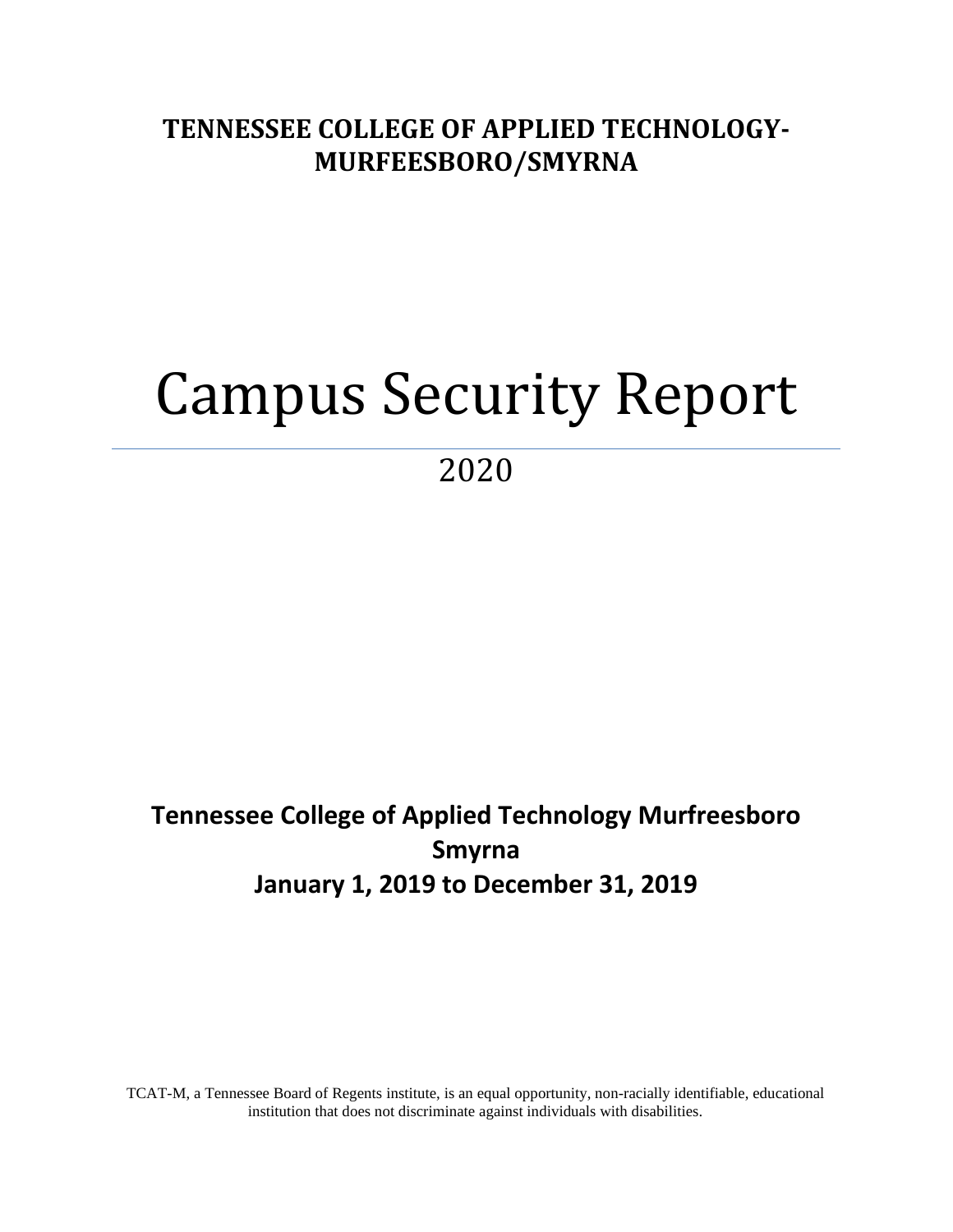# Annual Security Report

### Table of Contents

| <b>Introduction</b>                                     | $3 - 5$        |
|---------------------------------------------------------|----------------|
| <b>Emergency Numbers</b>                                | 3              |
| <b>Clery Act Requirements</b>                           | 4              |
| Introduction to Clery Act Policy and Procedures         | $\overline{4}$ |
| Policies for Preparing Annual Disclosure of Crime Stats | $4 - 5$        |
| <b>TCAT-M Facts</b>                                     | 5              |
| <b>Law Enforcement on Campus</b>                        | $5-13$         |
| <b>TCAT-M Authority</b>                                 | 5              |
| <b>Offenses</b>                                         | 6              |
| Sexual Violence Prevention& Educational Program         | $\tau$         |
| <b>Reporting Sex Offenses</b>                           | 9              |
| <b>Victims' Rights</b>                                  |                |
| Crimes of Violence Notification                         | 13             |
| <b>Timely Warning and Emergency Notification</b>        | $4 - 18$       |
| <b>Making Timely Warnings</b>                           | 14             |
| <b>Internal Emergency Procedures</b>                    | 14             |
| <b>Local Agency Cooperation</b>                         | 17             |
| <b>Emergency Evacuation Procedures</b>                  | 17             |
| Policies on Emergency Situations                        | 17             |

| 19  |
|-----|
| 19. |
|     |
|     |

### **Security Of and Access to Campus Facilities** Academic 21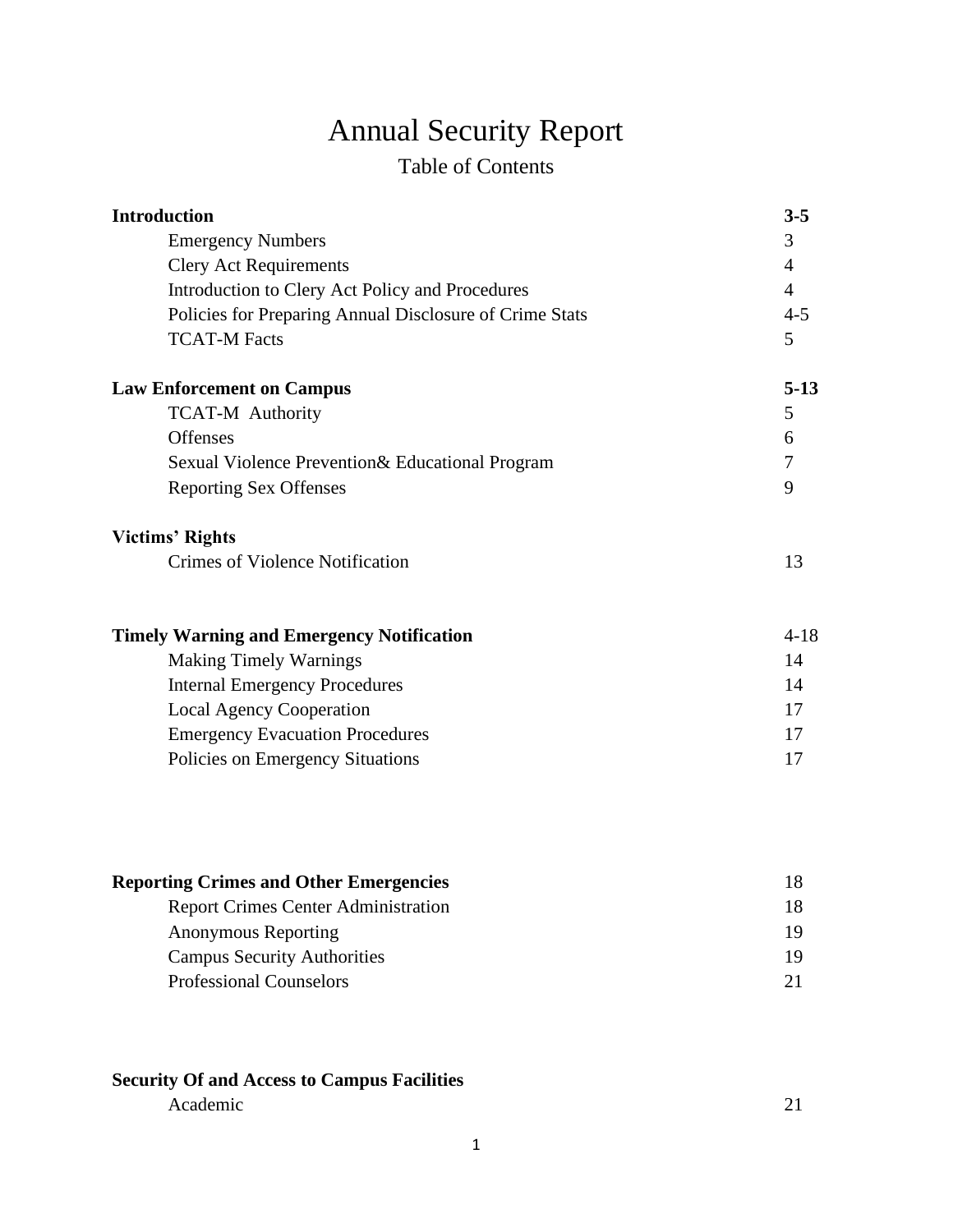| Security Procedures Used in Maintenance of Campus Facilities   | 22        |
|----------------------------------------------------------------|-----------|
| <b>Crime Prevention</b>                                        |           |
| Type and Frequency of Programs                                 | 22        |
| <b>Description of Programs</b>                                 | 22        |
| <b>Sexual Assault Offenses</b>                                 | $23 - 25$ |
| Procedures to Follow                                           | 23        |
| Options to Notify Appropriate Law Enforcement                  | 24        |
| Nottingham Act                                                 | 24        |
| Institution Will Assist In Notification of Law Enforcement     | 24        |
| Counseling Information                                         |           |
|                                                                | 24        |
| <b>Student Rights</b>                                          | 25        |
| <b>Academic Situations</b>                                     | 25        |
| Accuser and Accused Entitled to Have Others Present at Hearing | 25        |
| Both Must Be Informed of Disciplinary Outcome                  | 25        |
| <b>Sanctions</b>                                               | 25        |
| <b>Sex Offender Registration</b>                               | 25        |
| <b>Alcohol and Drugs</b>                                       | $26 - 28$ |
| Use, Possession, Sale of Alcoholic Beverages                   | 26        |
| <b>Enforcement of Underage Drinking Laws</b>                   | 27        |
| Use, Possession, Sale of Illegal Drugs                         | 27        |
| Enforcement of Federal and State Drug Laws                     | 27        |
| TCAT-M as a Drug-Free Workplace                                | 27        |
| Counseling Programs Available to Employees and Students        | 28        |
| Drug and Alcohol Abuse Education Programs                      | 28        |
| <b>Clery Crime Statistics</b>                                  |           |
|                                                                | 29        |
| <b>Hate Crimes</b>                                             | 30        |
| <b>Sexual Misconduct</b>                                       | 31        |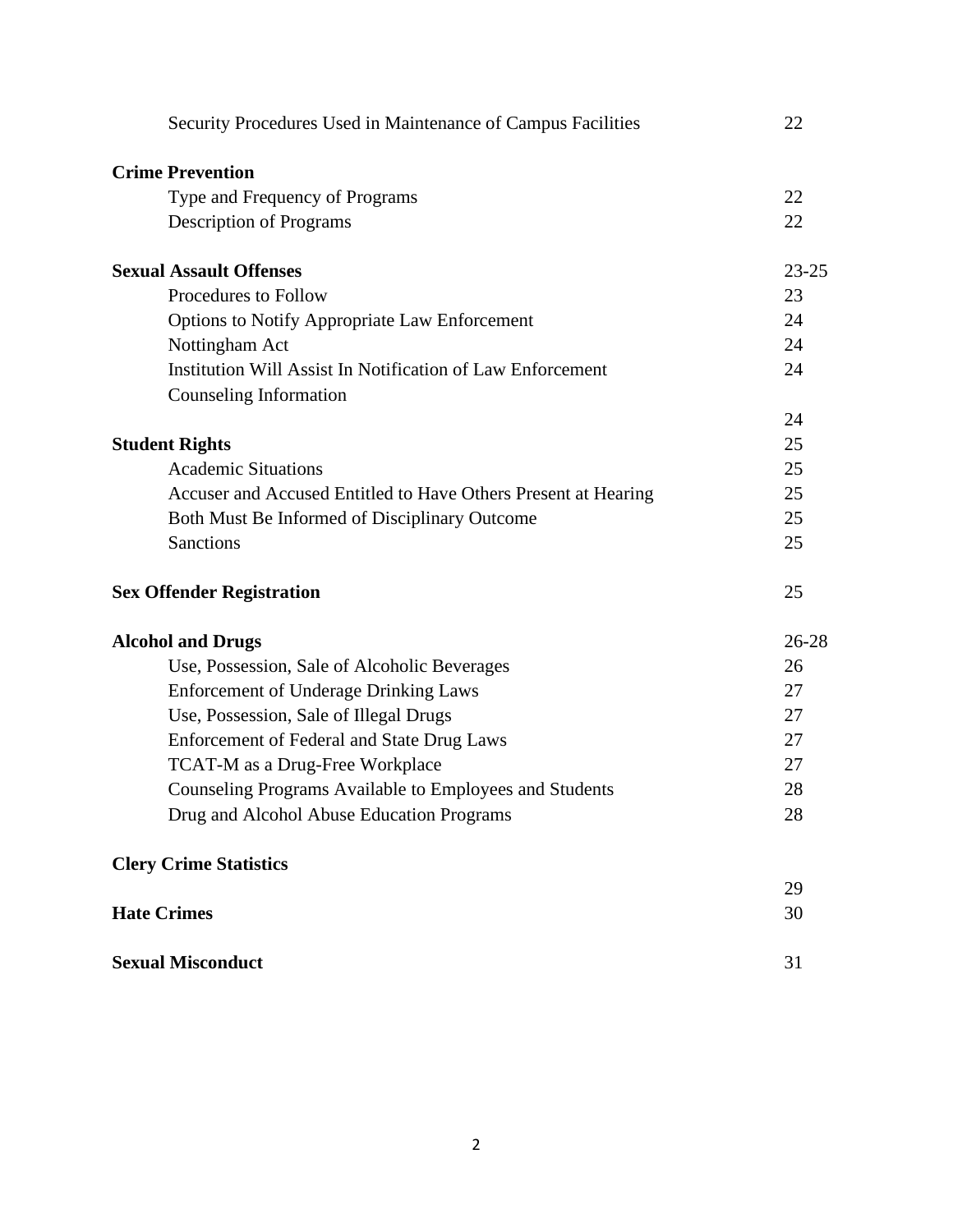# **ANNUAL SECURITY REPORT**

### **A.Emergency Numbers:**

| <b>Murfreesboro Police Department</b>                  | 615-893-1311 |
|--------------------------------------------------------|--------------|
| <b>Smyrna Police Department</b>                        | 615-459-6644 |
| <b>Rutherford County Sheriff's Office</b>              | 615-898-7770 |
| <b>Murfreesboro Fire Department</b>                    | 615-893-1422 |
| <b>Saint Thomas Rutherford Hospital Emergency Room</b> | 615-849-4100 |
| <b>StoneCrest Medical Center Emergency Department</b>  | 615-768-2034 |

**Rutherford County Health Department 615-898-7880**

**RESOURCES NUMBERS:** Calls to the following resources are typically answered during regular business hours Monday through Friday

when the Center is open.

| The Guidance Center - Murfreesboro              | 615-895-6051    |
|-------------------------------------------------|-----------------|
| <b>Crisis Line</b>                              | 800-704-2651    |
| <b>Crisis Pregnancy Support Center</b>          | 615-893-0228    |
| <b>Rape Recovery and Prevention Center</b>      | 615-494-9262 OR |
|                                                 | 615-494-9881    |
| <b>Suicide Prevention and Crisis Prevention</b> | 615-244-7444    |
|                                                 |                 |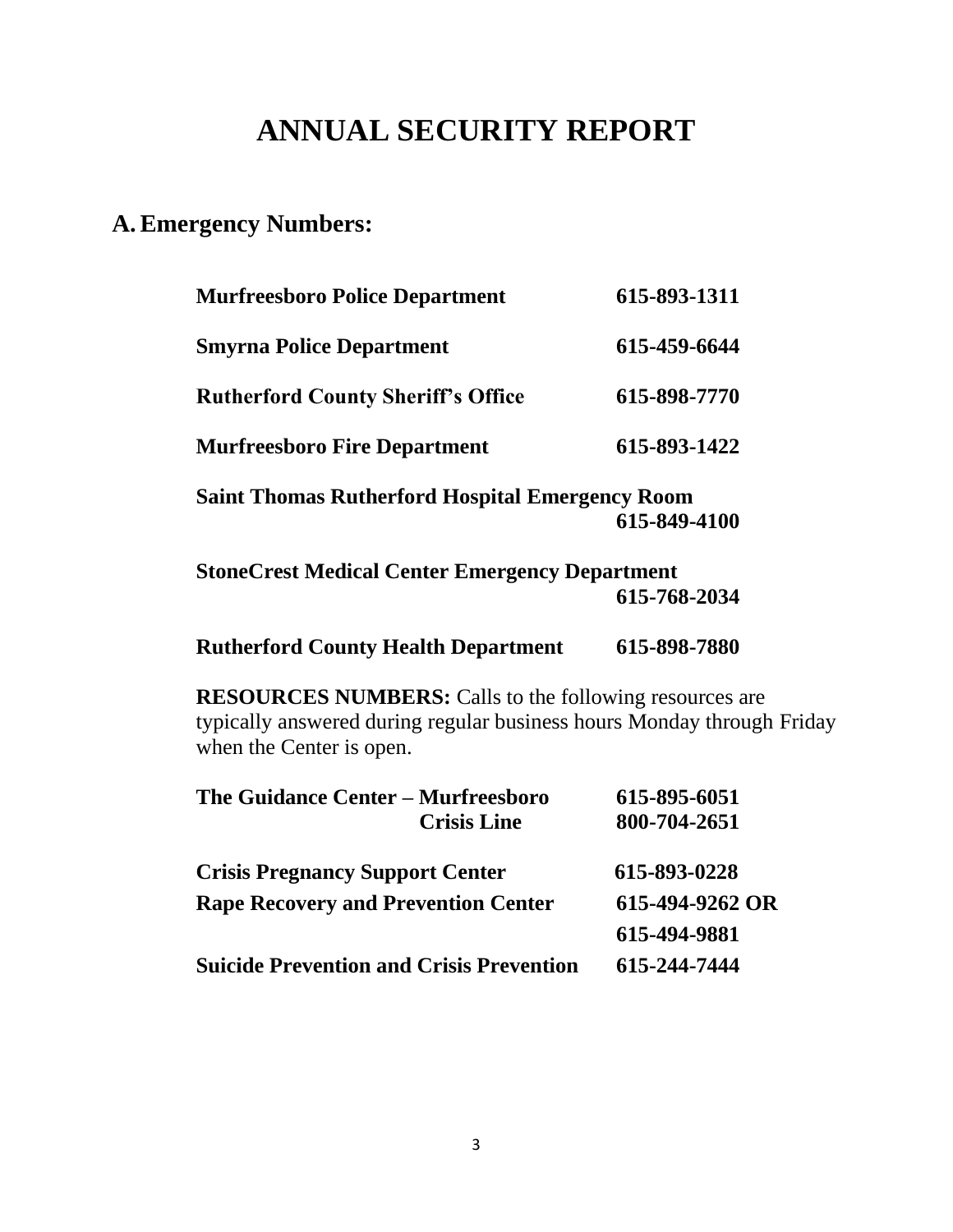### **B. The Clery Act Requirements**

The Jeanne Clery Disclosure of Campus Security Policy and Campus Crime Statistics Act, more commonly known as the Clery Act, requires colleges and universities to:

- publish an annual report every year by October 1 that contains three years of campus crime and fire safety statistics and certain campus security policy statements;
- disclose crime statistics for the campus, public areas immediately adjacent to or running through the campus, and certain non-campus facilities and remote classrooms. The statistics must be gathered from campus police or security, local law enforcement, and other Center officials who have "significant responsibility for student and campus activities";
- provide "timely warning" notices of those crimes that have occurred and pose an ongoing "threat to students and employees";
- implement emergency notification procedures if there is an immediate threat to the health or safety of students or employees on campus;
- disclose in a public crime log "any crime that occurred on campus . . . or within the patrol jurisdiction of the campus police or the campus security department and is reported to the campus police or security department"; and
- maintain in a public fire log a record of any fire that occurred in an on-campus student housing facility.

### **C. Introduction to the Clery Act Policies and Procedures**

Tennessee College of Applied Technology- Murfreesboro (TCAT-M) is committed to disseminating relevant and pertinent information regarding reported criminal activities in a reasonable manner to its community and to interested parties. To that end, TCAT-M is implementing and maintaining policies and procedures in compliance with the reporting requirements of the Clery Act and the Higher Education Opportunity Act (HEOA), two pieces of federal legislation that provide guidance in disseminating certain types of information to campus communities and to the general public. Because the Clery Act and the HEOA encompass several areas of campus responsibility, TCAT-M utilizes its administrative staff to issue information that pertains to the criminal reporting requirements and policies of these two federal laws.

### **D. Policies for Preparing the Annual Disclosure of Crime Statistics**

Crime statistics which are provided in this institution's Annual Security Report are based upon incidents reported by local police agencies. This institution shall annually report statistics for the three most recent calendar years concerning the occurrence on campus, in or on noncampus buildings or property, and on public property (as those terms are defined and interpreted for purposes of the Clery Act) for occurrences of murder, manslaughter, sexual assault (forcible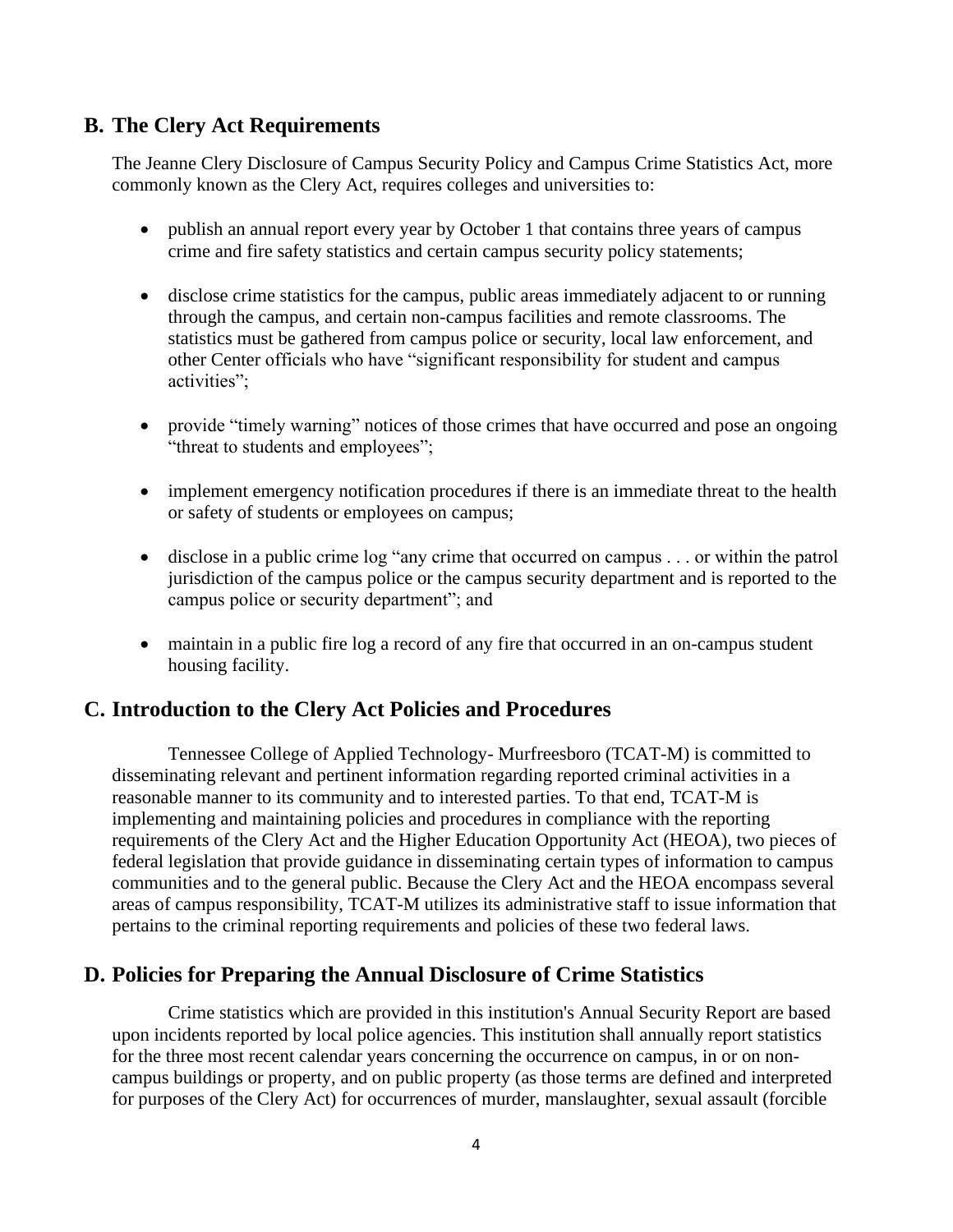and non-forcible), robbery, arson, aggravated assault, burglary, and motor vehicle theft; statistics on arrests for violations of liquor or drug abuse as well as weapons possession violations; disciplinary referrals for liquor, drug and weapons violations; and statistics on Hate Crimes that are reported to local police agencies.

TCAT-M administration will make the determination as to whether a reportable offense has occurred. These reports will be compiled to prepare the annual Campus Crime and Security Survey for submission to the United State Department of Education, Office of Postsecondary Education.

This report will be made available to the public by October  $1<sup>st</sup>$  of each year. This report will be posted to the TCAT-M website for viewing at: http://www.tcatmurfreesboro.edu.

### **E. TCAT-M Facts (Student Enrollment)**

*The number of students enrolled***:** 

There are more than 528 full and part-time students enrolled at TCAT-M. *The total number of non-student employees working on the campus***:**  There are more than 40 regular full-time and part-time non-student employees working on the campus.

Our facility is located at 1303 Old Fort Pkwy, Murfreesboro, TN 37129. Our property is surrounded on three sides by public access roadways (no sidewalks) controlled by Murfreesboro Police Dept. and on one side by the Crestwood Suites, a public hotel owned by InterContinental Hotels Group, which also rely on the Murfreesboro Police Department for public safety. We have a Smyrna Campus as well. 663 Ken Pilkerton Drive, Smyrna, TN 37167.

For more information about TCAT-M, click on the TCAT-M website link:

[http://www.tcatmurfreesboro.edu](http://www.tcatmurfreesboro.edu/)

### **Law Enforcement**

**The working relationship of campus security personnel with state and local law enforcement agencies, including whether the institution has agreements with such agencies, such as written memoranda of understanding, for the investigation alleged criminal offenses:**

TCAT-M has a close working relationship with local, state, and federal law enforcement agencies including the City of Murfreesboro Police Department and the Rutherford County Sheriff's Office.

#### *Policy on reporting criminal incidents to state and local law enforcement agencies:*

TCAT-M will actively investigate any crime information it receives concerning or involving a member of the campus community or it will supply information regarding the incident as needed or required to local, state or federal law enforcement authorities.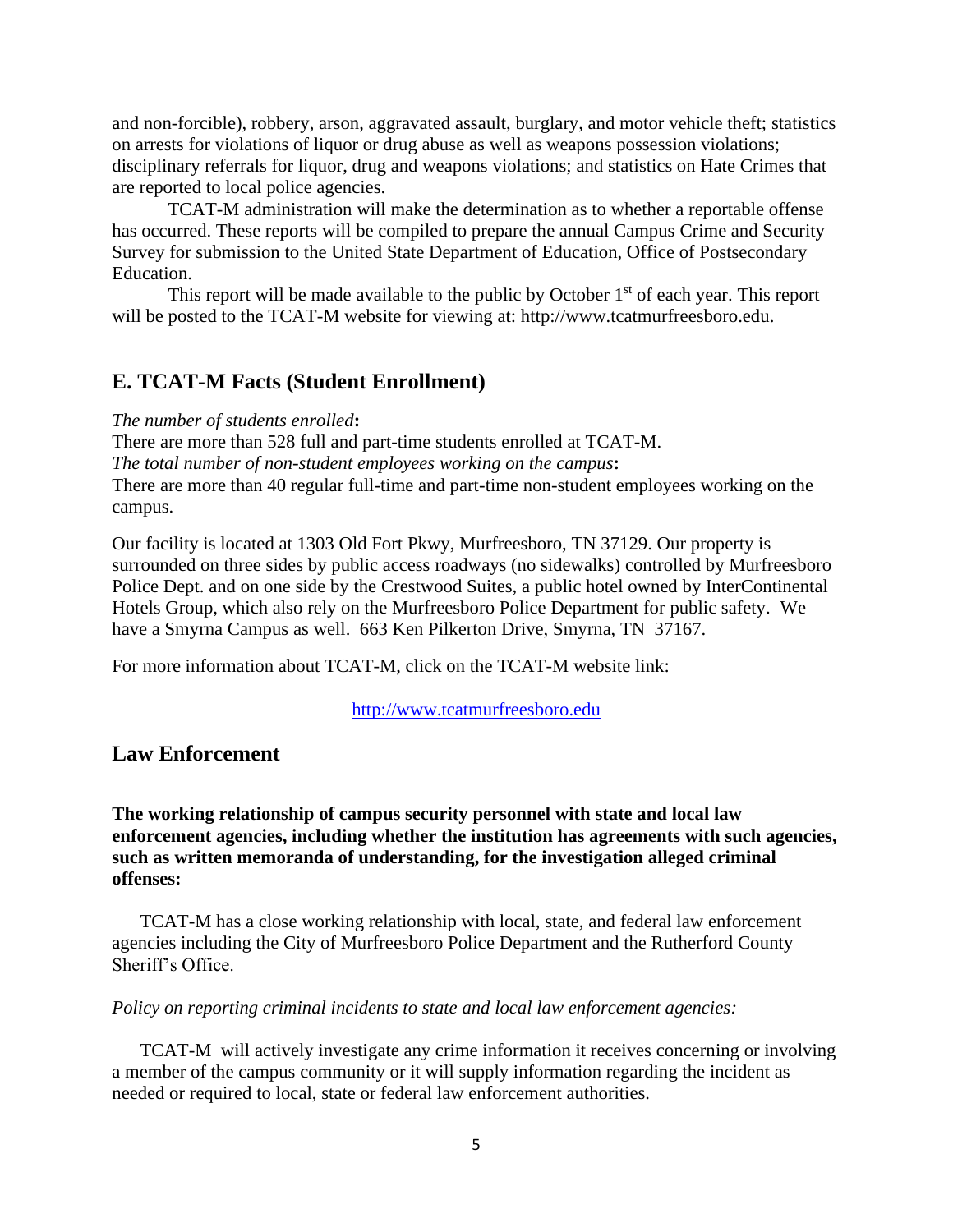In addition to the requirements of the Clery Act, TCAT-M forwards a monthly report to the Tennessee Bureau of Investigation of crimes that occur within our campus community. Each year the Bureau takes these monthly reports and publishes a compilation from all institutions of higher education in Tennessee.

Statistics will be gathered for the following crime categories based on the federal definitions as found in the Uniform Crime Report (UCR).

### **Offenses**

- 1. Murder and non-negligent manslaughter
- 2. Negligent manslaughter
- 3. Forcible sex offenses
- 4. Non-forcible sex offenses
- 5. Robbery
- 6. Aggravated assault
- 7. Burglary
- 8. Motor vehicle theft
- 9. Arson
- 10. Liquor law violations, drug law violations, illegal weapons possession
- 11. Hate crimes (any crime involving bodily injury that manifests evidence the victim was intentionally selected because of the perpetrator's bias; to be reported by category of

bias)

- a. Race
- b. Gender
- c. Religion
- d. National Origin
- e. Sexual Orientation
- f. Gender Identity
- g. Ethnicity
- h. Disability
- 12. Domestic violence
	- a. (1) A felony or misdemeanor crime of violence committed--
	- b. (i) By a current or former spouse or intimate partner of the victim;
	- c. (ii) By a person with whom the victim shares a child in common;
	- d. (iii) By a person who is cohabitating with or has cohabitated with the victim as a spouse or intimate partner;
	- e. (iv) By a person similarly situated to a spouse of the victim under the domestic or family violence laws of the jurisdiction in which the crime of violence occurred, or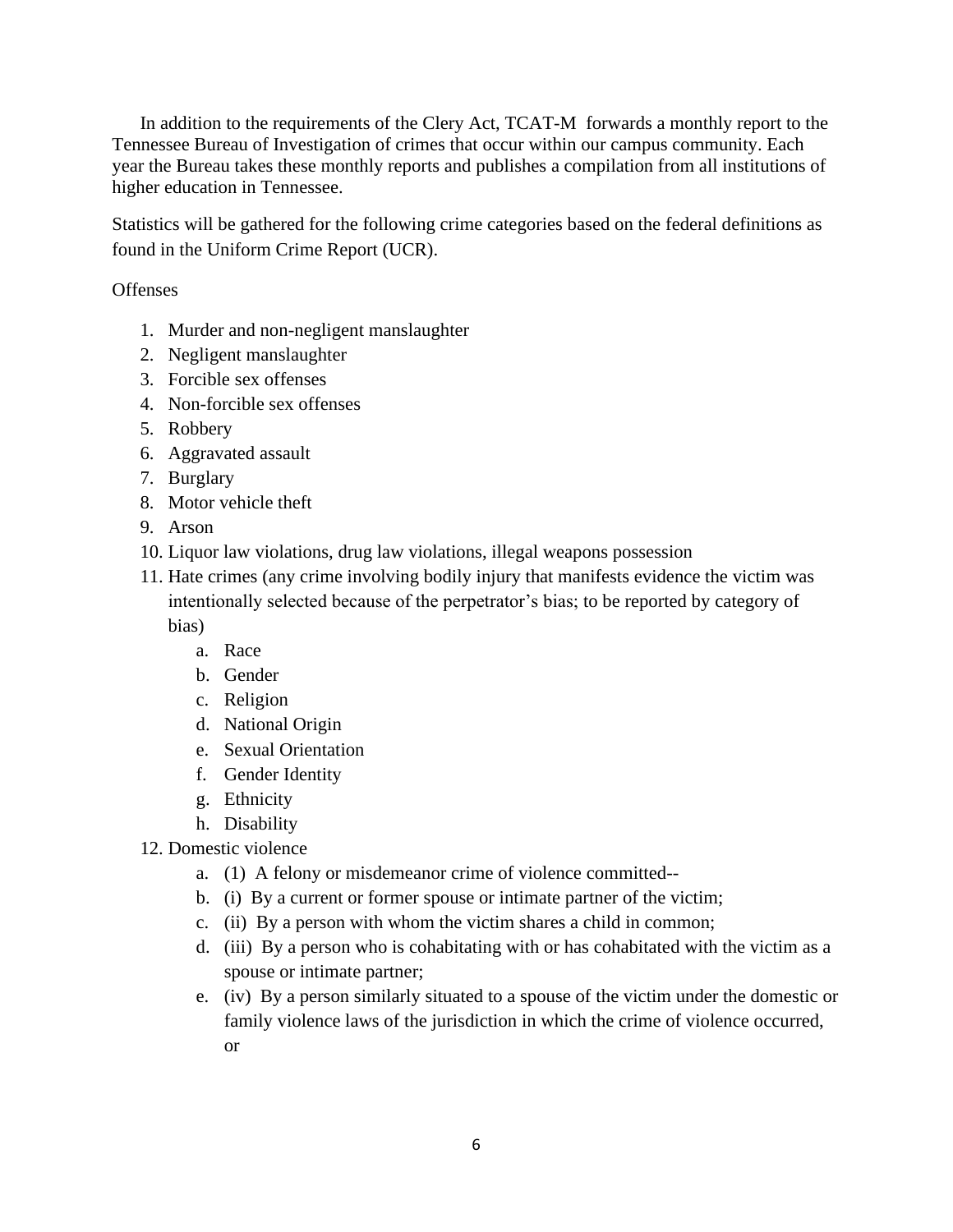- f. (v) By any other person against an adult or youth victim who is protected from that person's acts under the domestic or family violence laws of the jurisdiction in which the crime of violence occurred.
- g. (2) Domestic violence can be a single event or a pattern of behavior that includes, but is not limited to, sexual, or physical abuse.
- 13. Dating Violence
	- *a.* Violence committed by a person who is or has been in a social relationship of a romantic or intimate nature with the victim.
	- b. (1) The existence of such a relationship shall be determined based on the reporting party's statement and with consideration of the length of the relationship, the type of relationship, and the frequency of interaction between the persons involved in the relationship.
	- c. (2) For the purpose of this definition-
	- d. (i) A social relationship of a romantic or intimate nature means a relationship which is characterized by the expectation of affection or sexual involvement between the parties.
	- e. (ii) Dating violence can be a single event or a pattern of behavior that includes, but is not limited to, sexual or physical abuse or the threat of such abuse.
	- f. (iii) Dating violence does not include acts covered under the definition of domestic violence.
- 14. Stalking
	- a. (1) Engaging in a course of conduct directed at a specific person that would cause a reasonable person to-–
	- b. (i) Fear for his or her safety or the safety of others; or
	- c. (ii) Suffer substantial emotional distress.
	- d. (2) For the purpose of this definition--
	- e. (i) Course of conduct means two or more acts, including, but not limited to, acts in which the stalker directly, indirectly, or through third parties, by any action, method, device, or means, follows, monitors, observes, surveils, threatens, or communicates to or about, a person, or interferes with a person's property.
	- f. (ii) Substantial emotional distress means significant mental suffering or anguish that may, but does not necessarily, require medical or other professional treatment or counseling.

### **Sexual Violence Prevention and Educational Program**

Sexual misconduct is a form of sex discrimination prohibited by Title IX. TCAT Murfreesboro is committed to rid its campuses of any and all acts of sexual misconduct and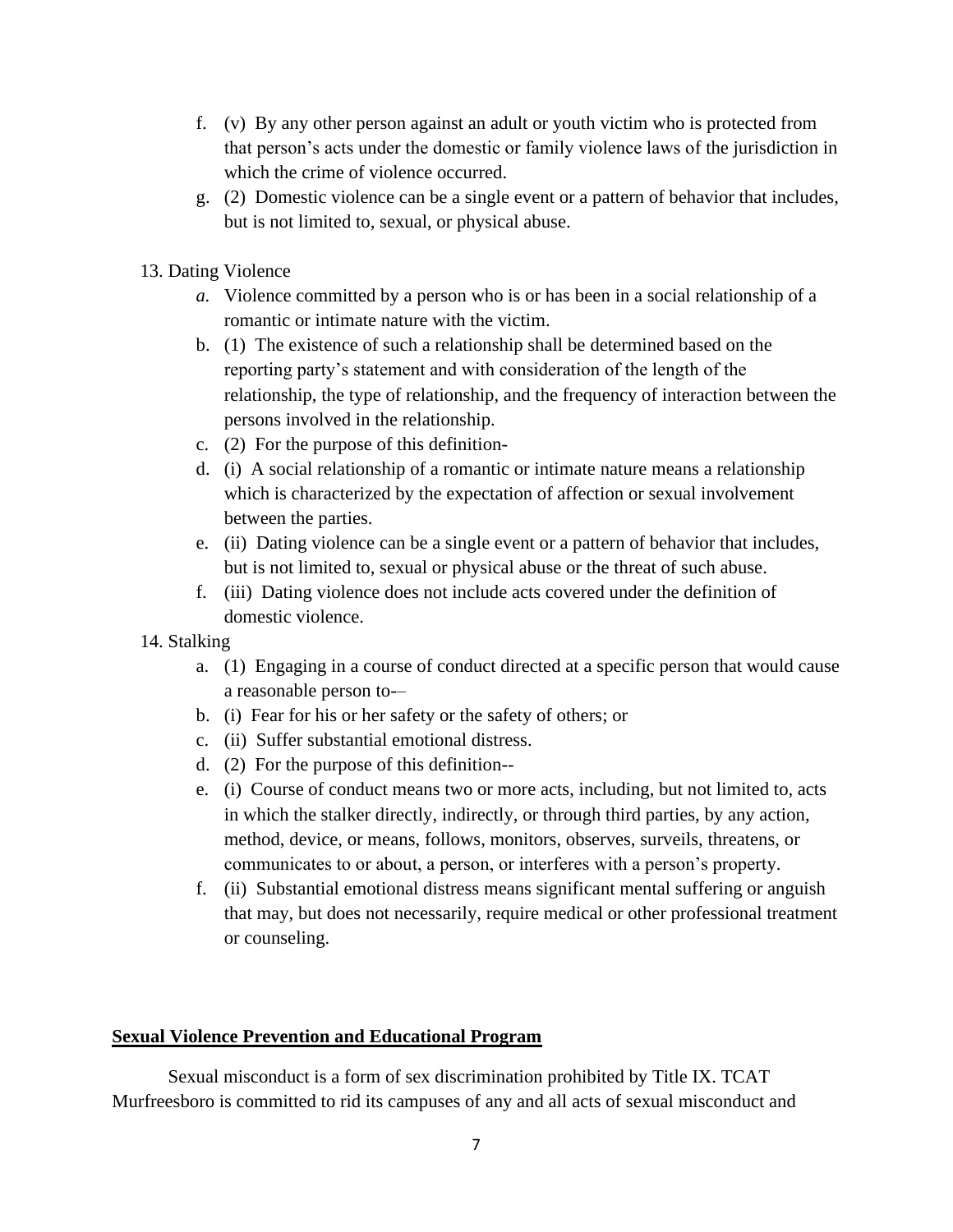discrimination. As set forth in this policy, sexual misconduct includes dating violence, domestic violence, stalking and sexual assault. TCAT Murfreesboro and its campuses strictly prohibit these offenses. Any allegation of sexual misconduct as defined herein will be investigated and adjudicated according to this policy.

Following are the definitions for sexual misconduct offenses:

**Dating violence**. Violence against a person when the accuser and accused are dating, or who have dated, or who have or had a sexual relationship. ({Dating" and (1)dated" do not include fraternization between two (2) individuals solely in a business or non-romantic social context. Violence includes, but is not necessarily limited to,

- (1) inflicting, or attempting to inflict, physical injury on the accuser by other than accidental means;
- (2) placing the accuser in fear of physical harm;
- (3) physical restraint;
- (4) malicious damage to the personal property of the accuser, including inflicting, or attempting to inflict, physical injury on any animal owned, possessed, leased, kept, or held by the accuser; or,
- (5) placing a victim in fear of physical harm to any animal owned, possessed, leased, kept, or held by the accuser.

**Domestic violence**. Violence against a person when the accuser and accused:

- (1) Are current or former spouses;
- (2) live together or have lived together;
- (3) are related by blood or adoption;
- (4) are related or were formally related by marriage; or,
- (5) are adult or minor children of a person in a relationship described above.

Domestic violence includes, but is not necessarily limited to, the following:

- (1)inflicting, or attempting to inflict, physical injury on the accuser by other than accidental means;
- (2) placing the accuser in fear of physical harm;
- (3) physical restraint;
- (4) malicious damage to the personal property of the accuser, including inflicting, or attempting to inflict, physical injury on any animal owned, possessed, leased, kept, or held by the accuser; or,
- (5) placing the accuser in fear of physical harm to any animal owned, possessed, leased, kept, or held by the accuser.

**Sexual assault**. The nonconsensual sexual contact with the accuser by the accused, or the accused by the accuser when force or coercion is used to accomplish the act, the sexual contact is accomplished without consent of the accuser, and the accused knows or has reason to know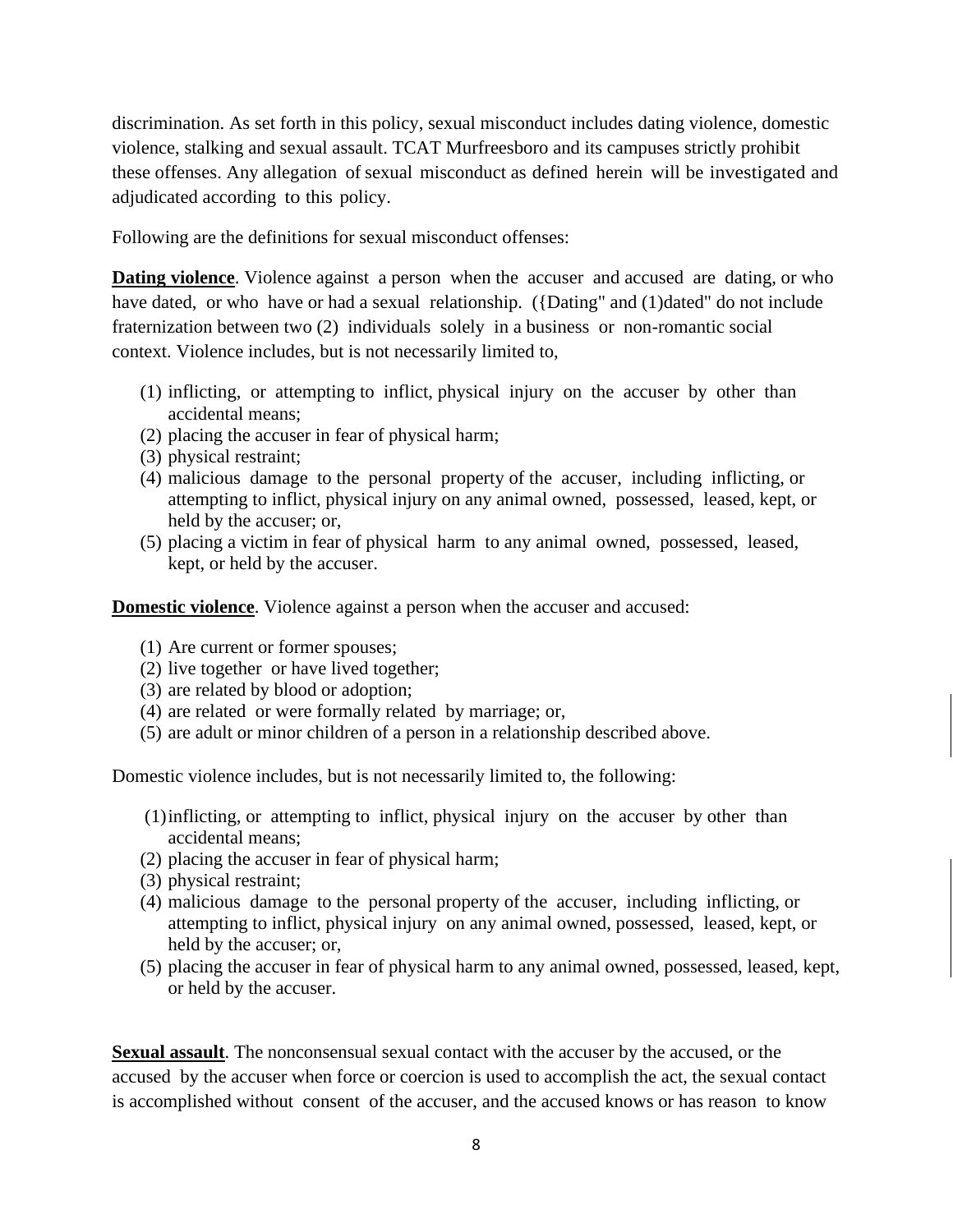at the time of the contact that the accuser did not or could not consent. Sexual contact includes, but is not limited to, the intentional touching of the accuser's, the accused's, or any other person's intimate parts, or the intentional touching of the clothing covering the immediate area of the accuser's, the accused's, or any other person's intimate parts, if that intentional touching can be reasonably construed as being for the purpose of sexual arousal or gratification.

**Stalking**. A willful course of conduct involving repeated or continuing harassment of another individual that would cause a reasonable person to feel terrorized, frightened, intimidated, threatened, harassed, or molested, and that actually causes the accuser to feel terrorized, frightened, intimidated, threatened, harassed, or molested. Harassment means conduct directed toward the accuser that includes, but is not limited to, repeated or continuing unconsented contact that would cause a reasonable person to suffer emotional distress, and that actually causes the accuser to suffer emotional distress. Harassment does not include constitutionally protected activity or conduct that serves a legitimate purpose.

**Consent.** An informed decision, freely given, made through mutually understandable words or actions that indicate a willingness to participate in mutually agreed upon sexual activity. Consent cannot be given by an individual who is asleep; unconscious; or mentally or physically incapacitated, either through the effect of drugs or alcohol or for any other reason; or, is under duress, threat, coercion, or force. Past consent does not imply future consent. Silence or an absence of resistance does not imply consent. Consent can be withdrawn at any time.

TCAT Murfreesboro is developing an educational program that will describe safe/positive options for bystander intervention.

TCAT Murfreesboro is developing an educational program that will include information on reducing the risk of sexual misconduct incidents.

1. A written explanation of the victim's rights and options when a student or employee reports to TCAT Murfreesboro they have been a victim of dating violence, domestic violence, sexual assault, or stalking, whether the offense occurred on or off campus.

In the meantime, TCAT Murfreesboro will rely on local police department officers to deliver sexual assault education and information programs upon request.

### **Reporting Sex Offenses**

If a sex offense, domestic/dating violence or stalking occurs on campus against a student, the student should contact the following:

*Murfreesboro Main Campus*– Vice President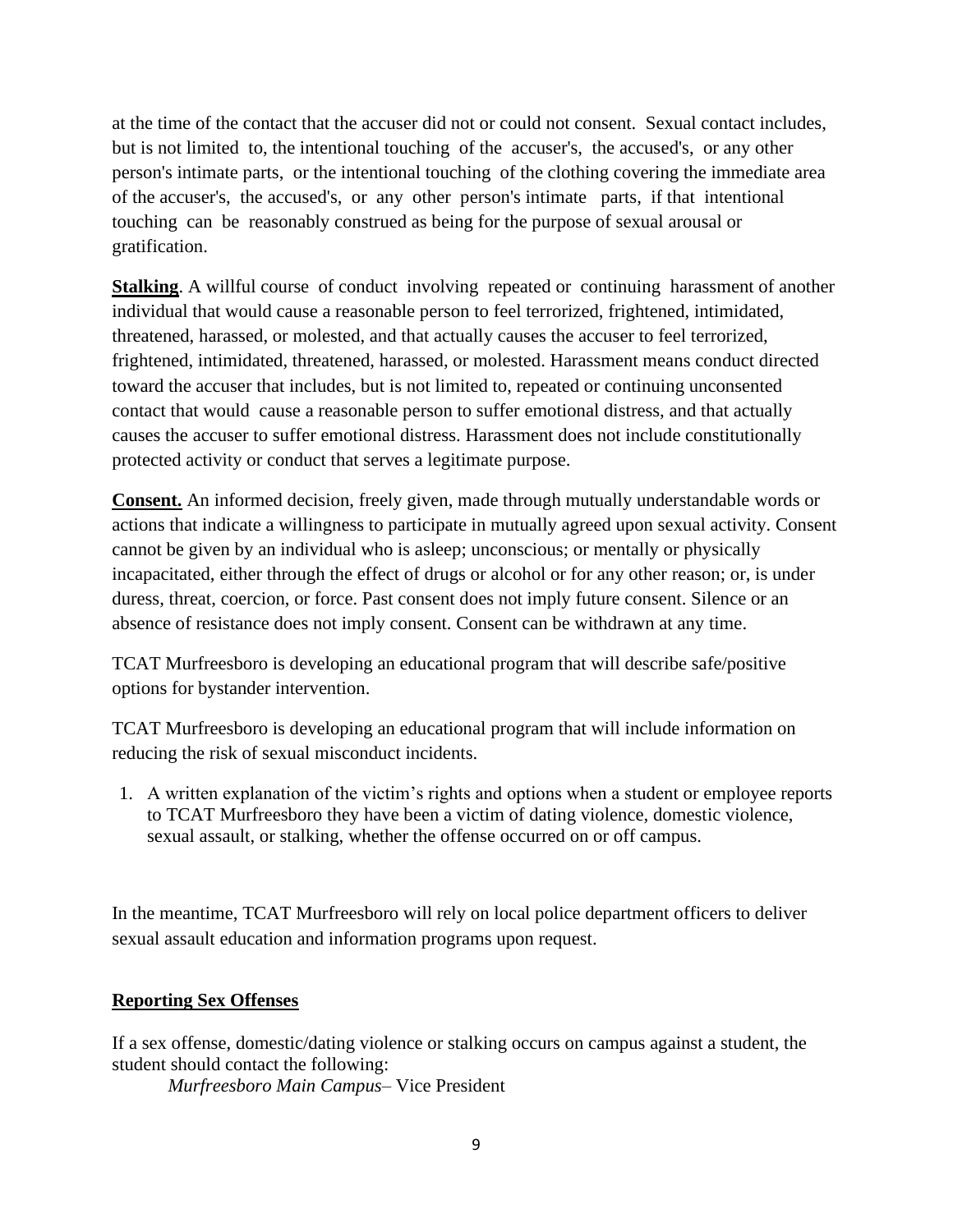The following offense categories, known as Group A offenses, are those for which extensive crime data are collected in the NIBRS.

1. Arson

2. Assault Offenses - Aggravated Assault, Simple Assault, Intimidation

3. Bribery

4. Burglary/Breaking and Entering

5. Counterfeiting/Forgery

6. Destruction/Damage/Vandalism of Property

7. Drug/Narcotic Offenses - Drug/Narcotic Violations, Drug Equipment Violations

8. Embezzlement

9. Extortion/Blackmail

10. Fraud Offenses - False Pretenses/Swindle/Confidence Game, Credit Card/Automatic Teller Machine Fraud, Impersonation, Welfare Fraud, Wire Fraud

11. Gambling Offenses - Betting/Wagering, Operating/Promoting/Assisting Gambling, Gambling Equipment Violations, Sports Tampering

12. Homicide Offenses - Murder and Nonnegligent Manslaughter, Negligent Manslaughter, Justifiable Homicide

13. Kidnapping/Abduction

14. Larceny/Theft Offenses - Pocket-picking, Purse-snatching, Shoplifting, Theft from Building, Theft from Coin-Operated Machine or Device, Theft from Motor Vehicle, Theft of Motor Vehicle Parts or Accessories, All Other Larceny

15. Motor Vehicle Theft

16. Pornography/Obscene Material

17. Prostitution Offenses - Prostitution, Assisting or Promoting Prostitution

18. Robbery

19. Sex Offenses, Forcible - Forcible Rape, Forcible Sodomy, Sexual Assault With An Object, Forcible Fondling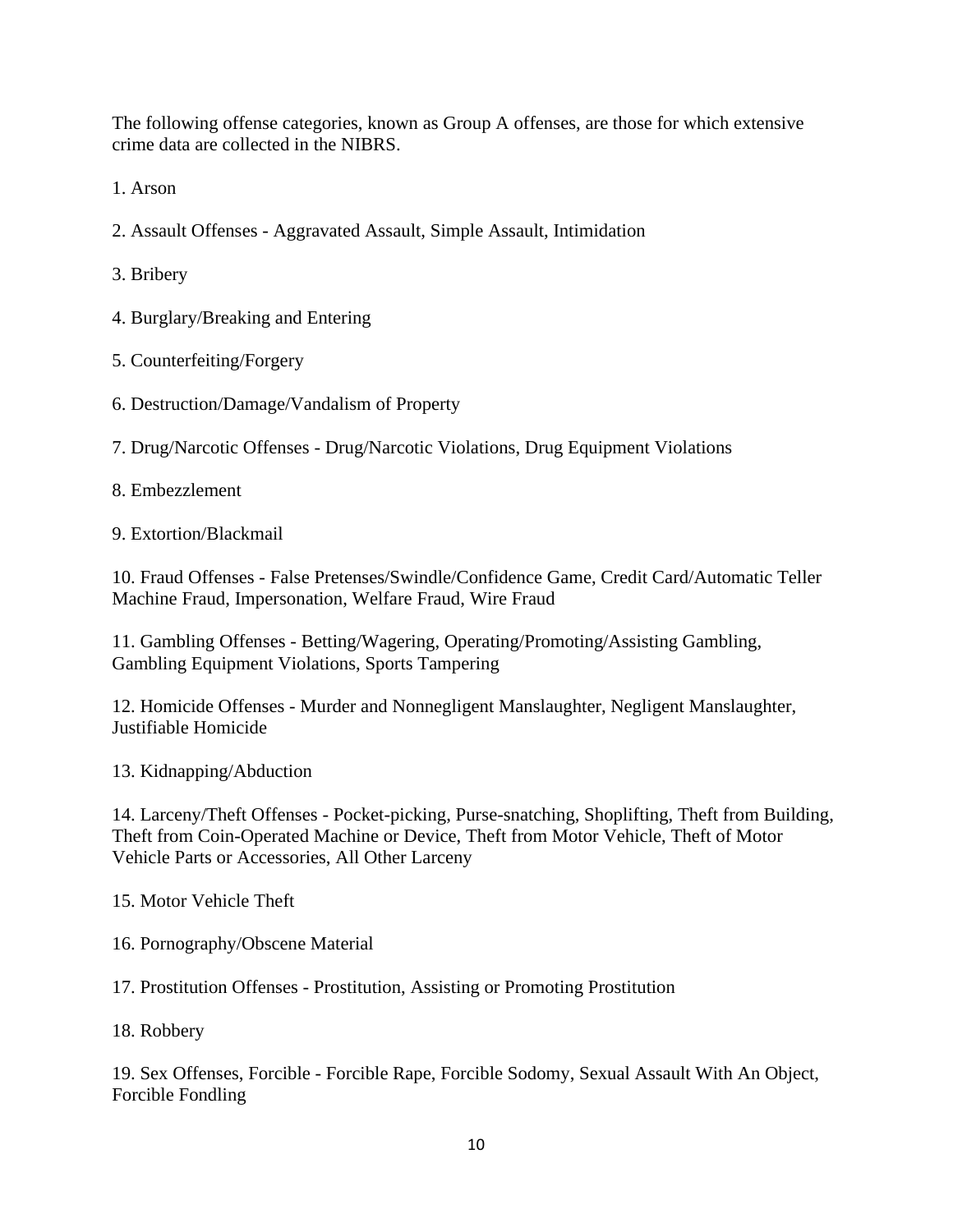- 20. Sex Offenses, Nonforcible Incest, Statutory Rape
- 21. Stolen Property Offenses (Receiving, etc.)
- 22. Weapon Law Violations

If one of these offenses is committed against a staff member on any campus, the staff member should contact the President or Vice President.

Once officials at the campus have been notified, and if the student requests the assistance of these personnel, the officials will work with the victim to notify the proper law enforcement authorities who have jurisdiction over the campus on which the incident allegedly occurred. The victim has the right to decline notifying law enforcement authorities.

TCAT Murfreesboro will provide the following information to sexual offense victims:

- 2. Procedures Victims should follow these procedures if a crime of dating violence, domestic violence, sexual assault, or stalking has occurred. These procedures will include the following information:
	- Written information about the importance of preserving evidence that may assist in proving that the alleged criminal offense occurred or may be helpful in obtaining a protection order. Because TCAT Murfreesboro has no police force, local law enforcement authorities will be called in to take control of evidence.
	- How and to whom the alleged offense should be reported.
	- Options about the involvement of law enforcement and campus authorities, including the victim's option to notify local police, be assisted by campus authorities in notifying local police, and the victim's right to decline to notify local police.
	- The rights of the victims and the institution's responsibilities for orders of protection, no contact orders, restraining orders, or similar lawful orders issued by a criminal, civil, or tribal court or by the institution.

Information about how TCAT Murfreesboro will protect the confidentiality of victims and other necessary parties, including how the institution will:

- Complete publicly available record-keeping, including Clery reporting, without identifying information about the victim.
- Maintain as confidential any accommodations or protective measures provided to the victim, to the extent that maintaining such confidentiality would not impair the ability of the institution to provide the accommodations or protective measures.
- Written notification to students and employees about existing counseling, health, mental health, victim advocacy, legal assistance, visa and immigration assistance,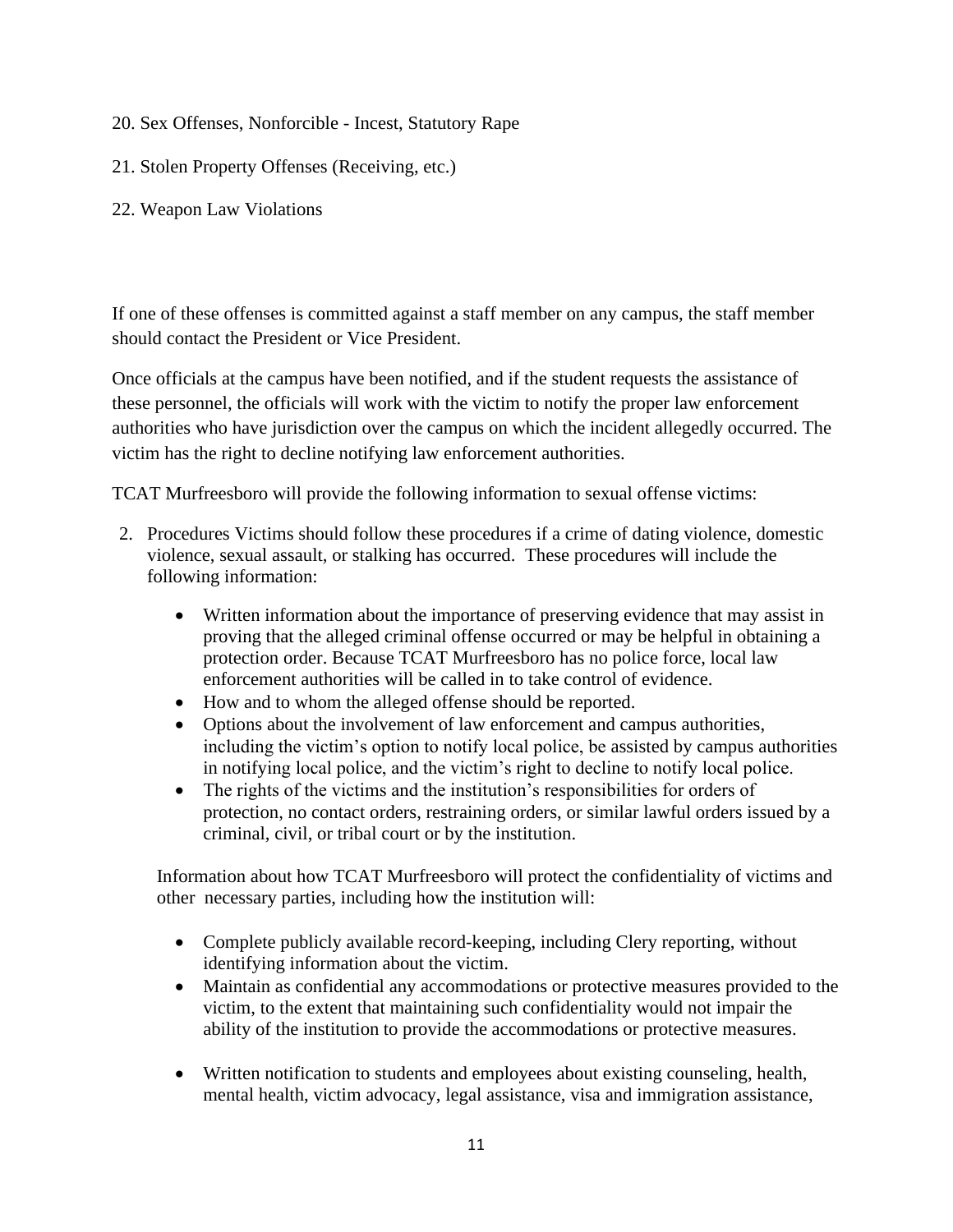and other services available for victims, both within the institution and in the community.

- Written notification to victims about options for, and available assistance in, changing academic, transportation, and working situations. TCAT Murfreesboro will make such accommodations if the victim requests them and if they are reasonably available, regardless of whether the victim chooses to report the crime to local law enforcement.
- An explanation of the procedures for institutional disciplinary action in cases of alleged dating violence, domestic violence, sexual assault, or stalking.
- A written explanation of the victim's rights and options when a student or employee reports to TCAT Murfreesboro they have been a victim of dating violence, domestic violence, sexual assault, or stalking, whether the offense occurred on or off campus.

The Student Services Associate serves as the student advocate refers issues to Vice Presdient. The Vice Presdient provides referrals to more in-depth, specific, off-campus counseling, mental health or other services for victims of sex offenses. Simultaneously while referring students to appropriate law enforcement authorities, the affected student will be referred to the Mobile Crisis Line (1.800.681.7444) staffed by The Guidance Center. Students and employees with health issues are referred to the local health department, urgent care clinics, area doctor's offices or area emergency rooms. For victim advocacy and/or legal assistance, students and employees are referred to the district attorney's office. The accuser and the accused are entitled to the same opportunities to have others present during a disciplinary proceeding, including the opportunity to be accompanied to any related meeting or proceeding by an advisor of their choice. The proceeding will provide a prompt, fair and impartial investigation and resolution and be conducted by officials who receive annual training on the issues related to domestic violence, dating violence, sexual assault and stalking and training on how to conduct an investigation and hearing process that protects the safety of victims and promotes accountability. Both the accuser and the accused will be simultaneously informed in writing of the outcome of any institutional disciplinary proceeding that is brought alleging a sexual assault, domestic violence, dating violence or stalking; the institution's procedures for the accused and victim to appeal the results of the disciplinary proceeding; of any change to the results that occurs prior to the time that such results become final and when such results become final. Compliance with this paragraph does not constitute a violation of the Family Educational Rights and Privacy Act (FERPA). For the purpose of this paragraph, the outcome of a disciplinary proceeding means only the institution's final determination with respect to the alleged sex offense and any sanction that is imposed against the accused.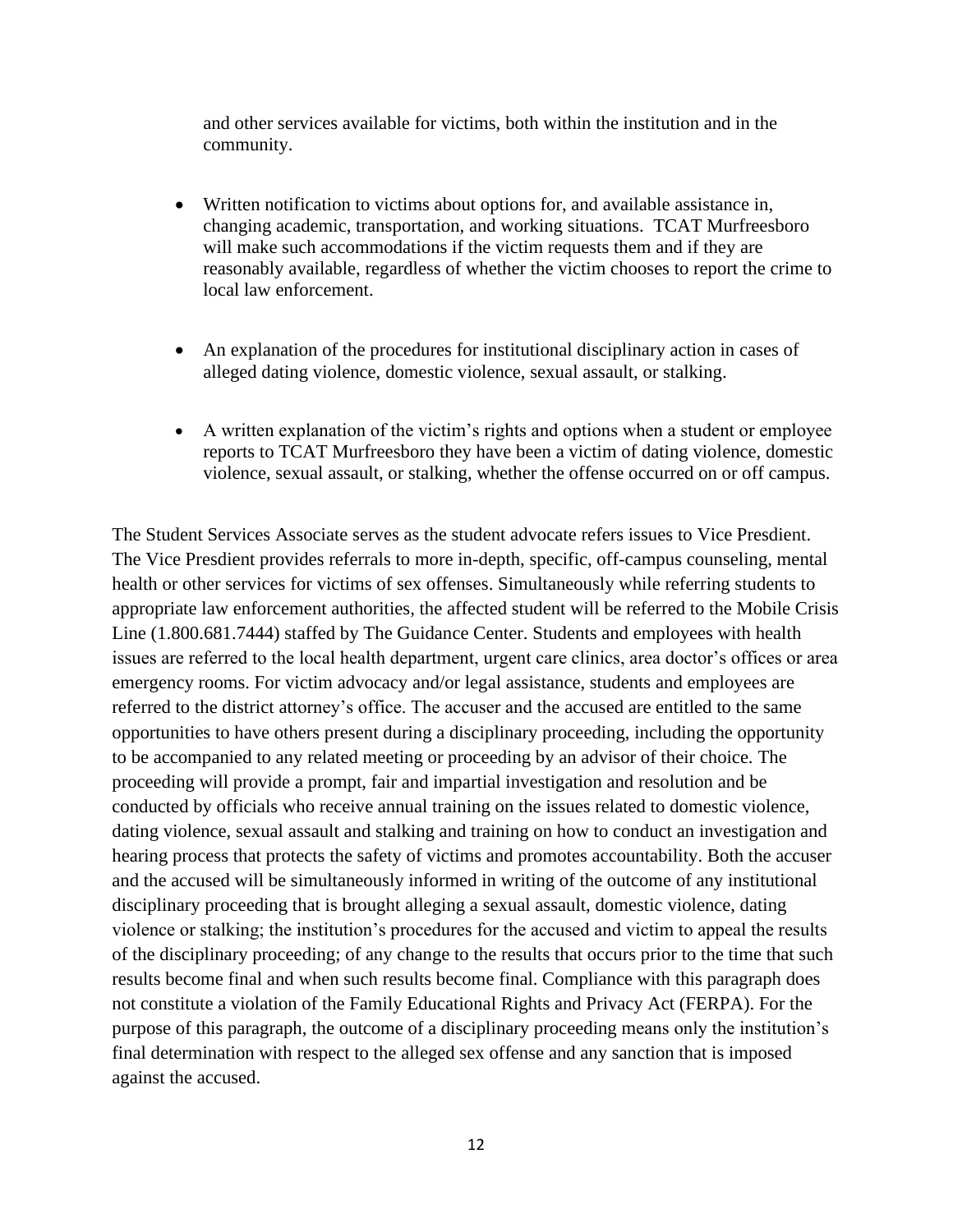College officials will change a student's academic situation after an alleged sex offense if those changes are requested by the victim and are reasonably available, regardless of whether the victim is guilty or not.

### **A. Victim's Rights**

### Victim's Disclosure Policy Statement

**A statement that the institution will, upon written request, disclose to the alleged victim of a crime of violence, or a non-forcible sex offense, the report on the results of any disciplinary proceeding conducted by such institution against a student who is the alleged perpetrator of such crime or offense. If the alleged victim is deceased as the result of such crime or offense, the next of kin of such victim shall be treated as the alleged victim for purposes of this paragraph:**

### Crimes of Violence Notification

The College will, upon written request, disclose to the alleged victim of a crime of violence, or a non-forcible sex offense, the results of any disciplinary proceeding conducted by TCAT-M against a student who is the alleged perpetrator of such crime or offense. If the alleged victim is deceased as a result of such crime or offense, the next of kin of such victim shall be treated as the alleged victim for notification purposes.

Other resources for victims of crimes of violence can be located at the Rutherford County District Attorney Victim/Witness Office or click here for their website:

### <http://www.tndagc.org/contact.htm>

Victims of sex crimes are afforded specific rights. Please see the Sex Offense Section of this report for more information on students' rights.

### *TCAT-M policy statement regarding students or employees with criminal records:*

TCAT-M does not collect information on criminal records on applications for admission of students to the College. The application for employment of all employees except faculty requires that the applicant state whether he/she has been convicted of a misdemeanor or a felony. Only certain employees have to have a background check for employment. Acknowledged conviction of any crime results in an evaluation of the applicant's fitness for employment in consultation with legal staff. TCAT-M requires that employees notify the institution of any drug convictions resulting from a violation in the workplace no later than five days after the conviction.

Current College students convicted of a violation of a law or ordinance off-campus, whose violation also adversely affects the College's pursuit of its educational objectives, will become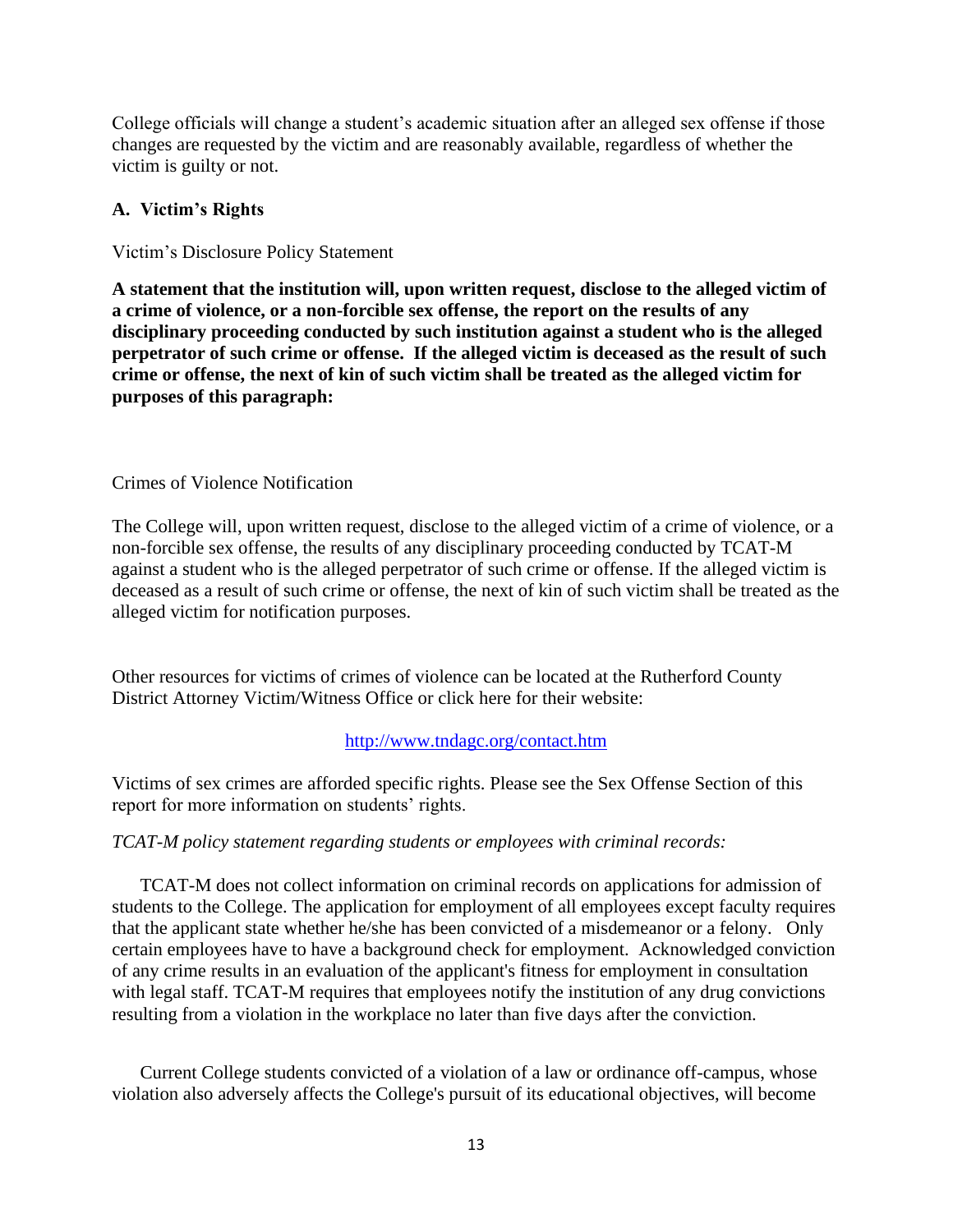subject to judicial sanction by the Administration. Students committing a crime on-campus are subject to arrest and prosecution, and are subject to judicial sanction by the Administration.

### **B. Timely Warnings and Emergency Notifications**

### **Policies for making timely warning reports to members of the campus community regarding the occurrence of Clery Act crimes:**

An Immediate Notification or a Timely Warning will be distributed campus wide by when it could be reasonably believed that a reported violent crime may endanger additional campus citizens, i.e., employees, students and guests.

#### **Internal Emergency Procedures**

TCAT-M is committed to notifying persons regarding significant types of threatening events or situations that may occur on or near its campus properties. TCAT-M defines *emergency notification* as the attempt to properly and to immediately notify affected persons of events, incidents, or situations that potentially threaten or endanger lives or significant property, and in such cases that the information contained within the notification may substantially reduce the likelihood of individuals or groups being victimized. "Properly" is defined as the reasonable issuance of information given the capabilities of the College and its notification systems. "Immediately" is defined as the release of information as soon as verifiable or credible information can be reasonably received, understood, formatted and delivered via useable mass notification systems. This definition takes into account the fact that everything cannot happen at once: information must be received by decision-makers, a determination must be made that the information should be released, the material must be put together in an understandable manner, and the information must be released and received by viable stakeholders. "Affected persons" includes members of the campus community (i.e., TCAT-M employees and TCAT-M students) and visitors while on the TCAT-M campus. For this designation, members of the TCAT-M campus community include any currently employed TCAT-M employee and any currently enrolled TCAT-M student.

It is the intent of TCAT-M to immediately notify all members of its community of incidents and situations on or near TCAT-M campus property that have the potential to immediately threaten or endanger lives or that threaten severe bodily injury or extensive loss of property. These incidents and situations will typically be characterized as: on-going in nature in that they continue to pose a real or likely threat; they may be mitigated by the quick release of information to the campus community; or the release of information regarding the possible threats in a more immediate fashion may significantly reduce the chances of individuals or groups becoming victims.

It is the intent of TCAT-M to make timely warnings to all members of its community of incidents and situations that pose a potential on-going threat or risk in which the threat or risk is not likely to require immediate notification in order to greatly reduce the victimization risk to individuals or groups.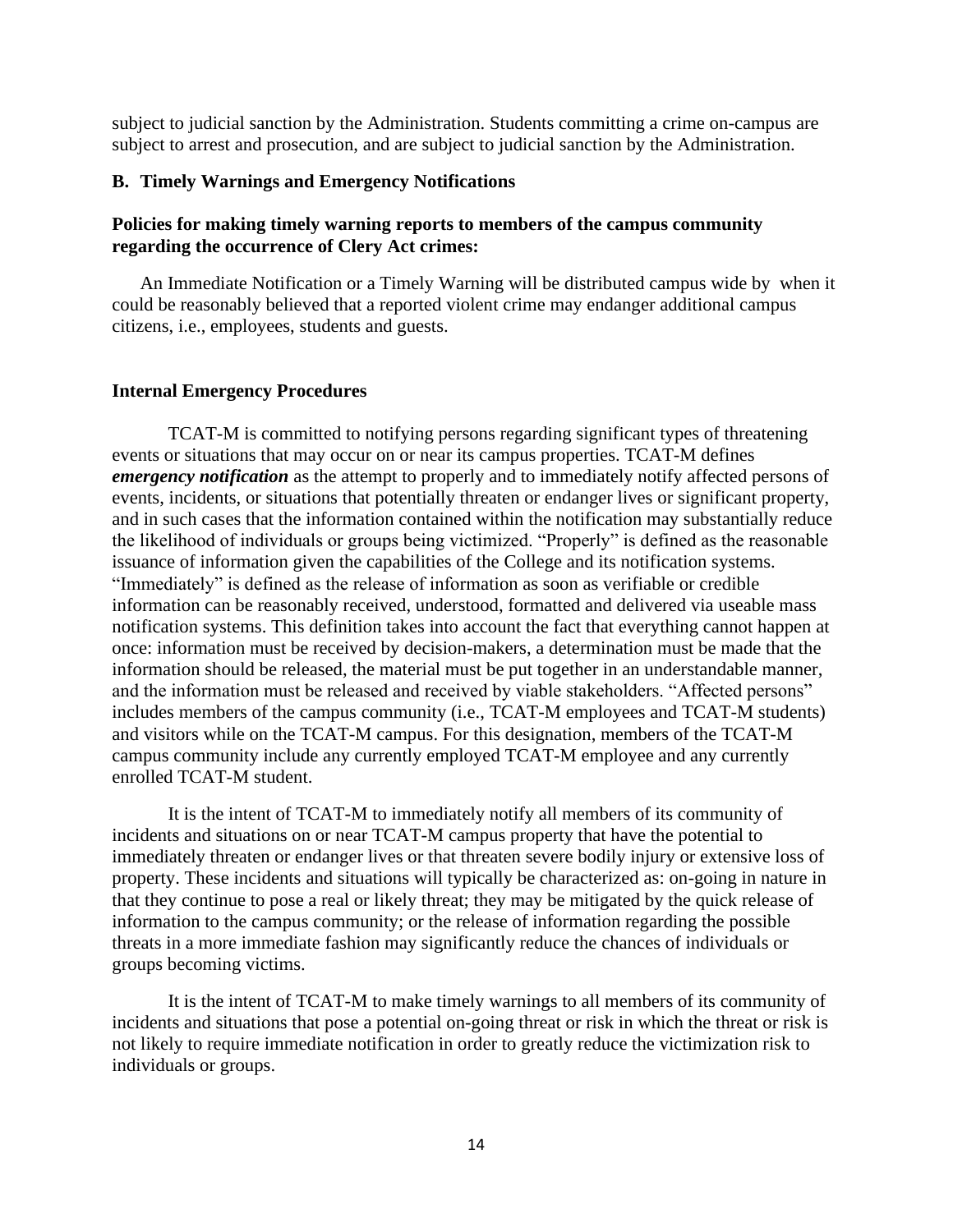Notification for those previously described incidents that pose a grave and immediate threat to people and/or property will be made using any number of notification systems currently employed by Tennessee College of Applied Technology- Murfreesboro. Currently, the notification systems utilized by TCAT-M include: e-mail, text messages, phone calls, fire alarm notification systems only to specified emergency personnel, web pages, social media, and a voice mail box.

TCAT-M utilizes a private vendor (High Ground Solutions, Inc.) to send emergency notifications to all TCAT-M employees and TCAT-M students via their School Cast accounts. These accounts are established/maintained by College "bulk uploading" of information periodically from the College's BANNER system. BANNER is a database system that maintains information regarding each employee and each student at TCAT-M. The student RAVE accounts may be utilized in sending each TCAT-M employee and each TCAT-M student an email in the event the campus community is notified of a situation or an event. TCAT-M employees and TCAT-M students may personalize their School Cast accounts in order to personally and individually choose their own most appropriate notification methods. TCAT-M employees and TCAT-M students cannot opt out of receiving e-mails via their RAVE accounts, but they can choose whether to receive text messages and/or voice alerts (phone calls); they can also add additional phone numbers and e-mail addresses for notification purposes.

The decision to immediately notify the TCAT-M campus community will be made on a case-by-case basis by either the Director of the College (or his designee), These decision-makers may also determine that a particular building or structure on campus, an area of TCAT-M campus, the entire TCAT-M campus, or other TCAT-M property should be immediately evacuated in order to create or maintain a safer situation for persons inhabiting those areas. In these instances, the aforementioned authorities may require evacuated persons to temporarily refrain from remaining or entering specified areas of campus or TCAT-M property for safety purposes. In those cases, TCAT-M employees, TCAT-M students and visitors may be informed as to how to leave TCAT-M campus or TCAT-M property. They may also be informed as to where they should assemble or disperse.

In making the decision about whether or not to activate emergency notification systems or to order an evacuation of TCAT-M campus and/or property, a decision-maker should consider:

- Does the event pose a significant or likely threat to the general campus community?
- Is the threat from the event likely to still exist?
- Is there evidence that the threat has subsided or moved away thereby no longer posing a danger or a hazard?
- Has there been a significant amount of time transpired from the time of the incident to the present that would reasonably lead one to presume that the threat or the danger is no longer in the area?
- Will notification about the incident provide persons with knowledge that, if utilized, would likely reduce or reasonably eliminate the possibility that they would be victimized by the threat?

Each situation requires that decisions regarding the public's safety be measured and determined on a case-by-case basis.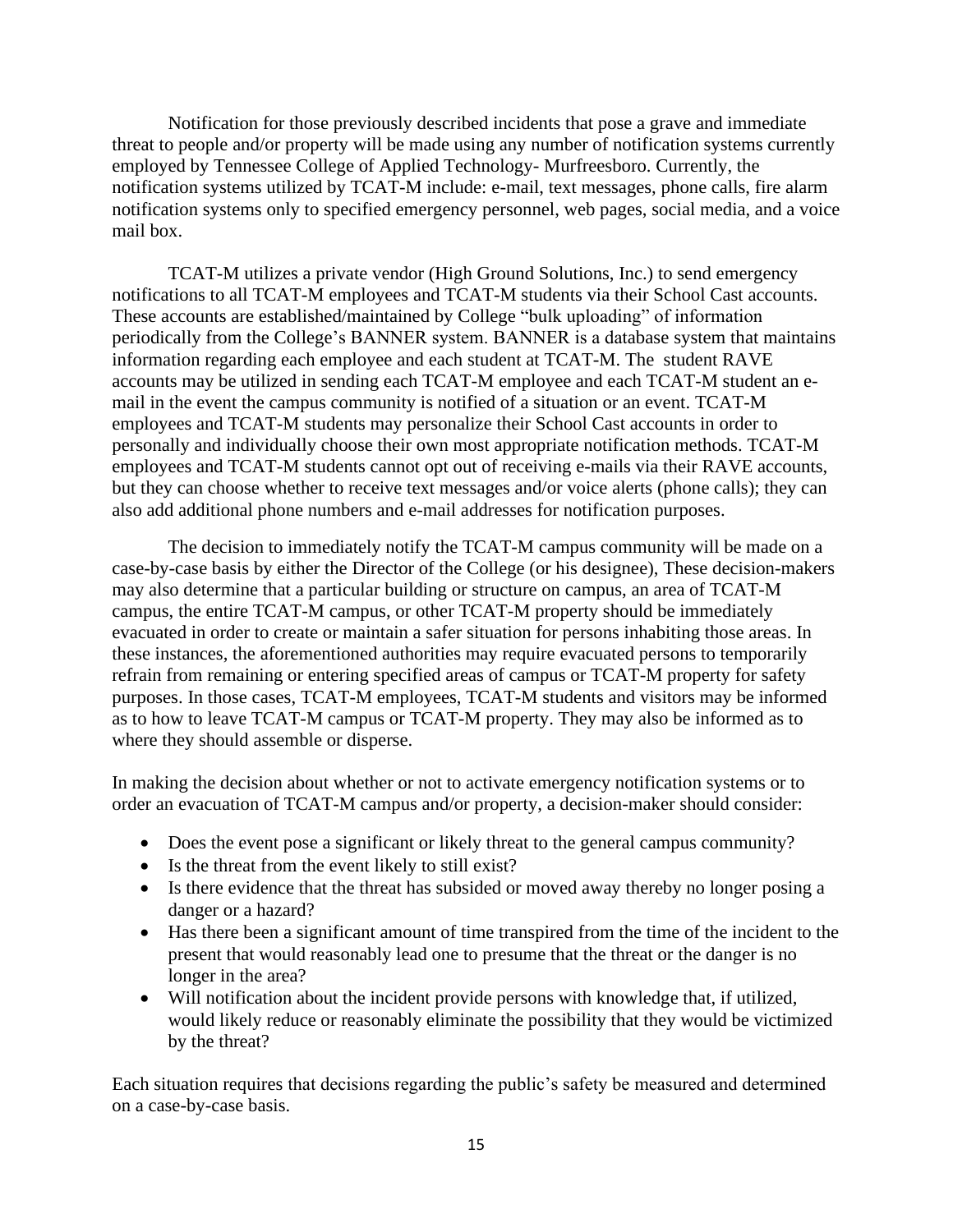### **A statement regarding the institution's emergency response and evacuation procedures:**

### **The procedures the institution will use to immediately notify the campus community upon the confirmation of a significant emergency or dangerous situation involving an immediate threat to the health or safety of students or employees occurring on the campus:**

The methods of communication include network emails, emergency text messages that can be sent to a phone or PDA, and audio announcements made via automated phone calls (called "Voice Alerts"),. Members of the campus community are automatically entered into the TCAT-M Emergency Notification System during student orientation, employee new hire procedure, and by complying with volunteer contact information uploads to TCAT-M emergency information data base which is maintained by a private company, High Ground Solutions, Inc. All campus community members' e-mail addresses and other personal contact information are uploaded into the system, so that they will automatically receive emergency notification messages via e-mail and any other method of contact they have supplied to the system.

#### **A description of the process the institution will use to:**

- **Confirm that there is a significant emergency or dangerous situations as described above;**
- **Determine the appropriate segment or segments of the campus community to receive a notification;**
- **Determine the content of the notification;**
- **Initiate the notification system.**

TCAT-M typically receives information from individuals and various offices/departments on campus regarding suspicious activity and criminal incidents. If TCAT-M confirms that there is an emergency or dangerous situation that poses an immediate threat to the health or safety of some or all members of the TCAT-M Community, and TCAT-M administration will collaborate to determine the content of an emergency notification message and will use some or all of the systems described below to communicate the threat to the TCAT-M Community or to the appropriate segment of the community, if the threat is limited to a particular building or segment of the population.

**A statement that the institution will, without delay, and taking into account the safety of the community, determine the content of the notification and initiate the notification system, unless issuing a notification will, in the professional judgment of responsible authorities, compromise efforts to assist a victim or to contain, respond to or otherwise mitigate the emergency.**

TCAT-M administration, without delay and taking into account the safety of the community, determine the content of the notification and initiate the notification system, unless issuing a notification will, in the judgment of the first responders (including, but not limited to: TCAT-M , Murfreesboro Police, Rutherford County Sheriff's Office and/or the Murfreesboro Fire and Emergency Medical Services), compromise the efforts to assist a victim, to conduct an adequate and competent criminal investigation or to contain, respond to, or otherwise mitigate the emergency.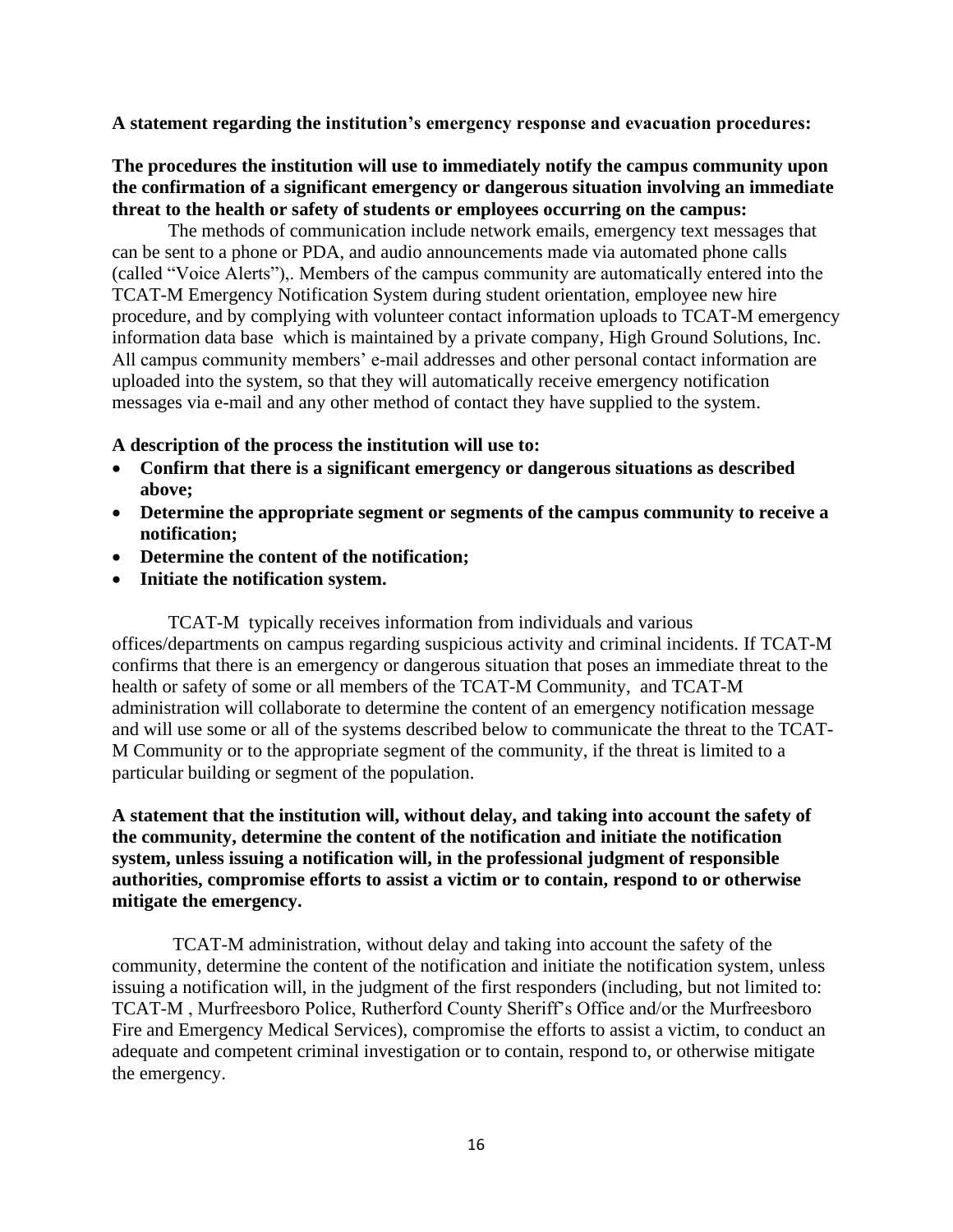### **A list of the titles of the person or persons; or, organization or organizations responsible for carrying out the actions described above:**

### TCAT-M Administration list is located in section: **Campus Security Authorities**

### **The institution's procedures for disseminating emergency information to the larger community:**

TCAT-M Administration will work with Tennessee Board of Regents who may notify local news agencies to distribute press releases, as they are made available, concerning critical incidents.

### **Local Agency Cooperation**

The TCAT-M Administration has met with the Murfreesboro Police Department requesting their cooperation in informing the institution about situations reported to them that may warrant an emergency response.

### **The intuition's procedures to test the emergency response and evacuation procedures on at least an annual basis, including:**

### **Emergency Evacuation Procedures**

In an effort to better prepare for emergencies TCAT-M faculity and staff participate in two fire drills each year. Two fire drills are conducted unannounced each year. The purpose of these drills is to prepare building occupants for an organized evacuation in case of fire or other emergencies.

Tornado drills are also done at least once annually. These drills are typically announced with one drill simulating an actual warning requiring students, faculty, and staff to take shelter in their designated "safe place".

TCAT-M has also implemented a series of training sessions to discuss "active shooter" situations on campus. These sessions discuss the police response to active shooter, sheltering in place, and the survival mindset needed in this type of encounter.

### **Policies on responding to specific emergency situations on campus:**

Fires or Fire Alarms: Persons should activate the building alarm system upon detecting a fire or visible smoke and immediately evacuate the building. Persons should REPORT ALL FIRES, regardless of size (even if extinguished); smoke; or fire alarms on campus to the Fire Department by dialing 911. *Be prepared to state your location.* 

Medical Emergencies: Request an Ambulance and immediate medical assistance on campus by dialing 911. *Be prepared to state your location.* TCAT-M First Responder is only available for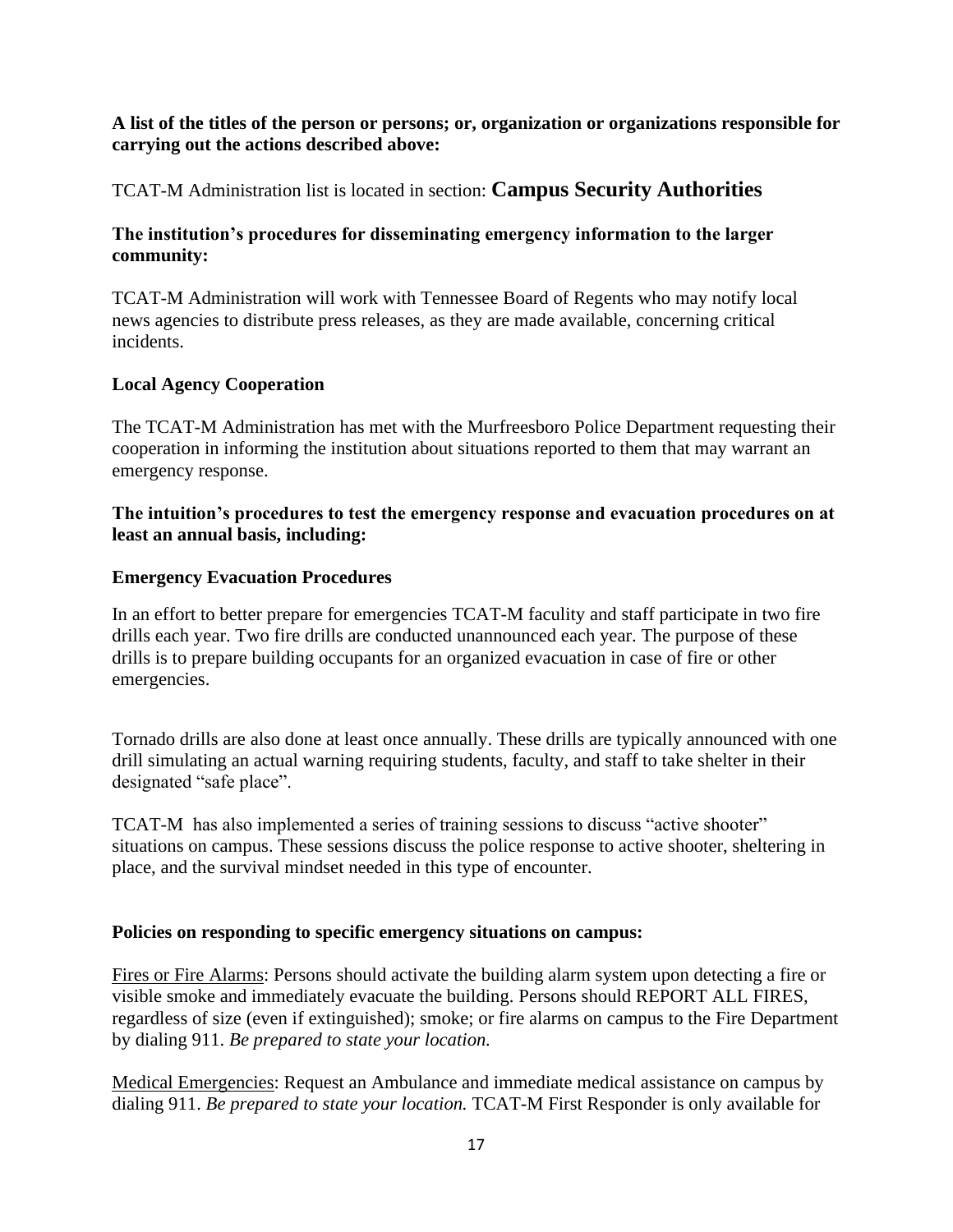non-emergency medical issues. First Responder is a selected individual from the Practical Nursing Department who holds a current TN State Board of Nursing RN license.

Bomb Threats: Report bomb threats or the discovery of suspicious objects or devices on campus by dialing 911. *Be prepared to state your location.* 

Tornadoes: Alert other building occupants and move to the safest place in your building and/or complex. DO NOT PULL A FIRE ALARM - do not leave the safety of the building unless it is to seek shelter in a designated "safer place" in a nearby structure or building. If a tornado designated "safer place" is unavailable, seek shelter in the middle of the building. Take cover next to heavy furniture or in an interior hallway against a strong, inside wall on the lowest floor. Do not leave a relatively safe place nor get in a vehicle and attempt to drive. Follow the instructions of emergency response personnel or remain in your area until TCAT-M or other emergency response personnel give the all clear signal.

Other Emergencies: All other emergencies on campus may also be reported by dialing 911. *Be prepared to state your location.* 

PERSONS WITH DISABILITIES: If you have a disability you should notify your instructor in each of your classes or your supervisor that you have a disability and will require assistance in case of an emergency. Instructors or supervisors must notify emergency response personnel, either police or fire department, of any persons with disabilities in their classes or area of responsibility.

For more information, see the TCAT-M Emergency Action Plan & Protocol for Emergency handbook located in each instructors office as well at all administration offices. The EAPPE is update at least annually.

### **Reporting Crimes and Other Emergencies on Campus**

### **A. Report All Crimes Administration**

### **Policies which encourage accurate and prompt reporting of all crimes to administration and the appropriate law enforcement agencies:**

In addition to all faculty, staff, students, general visitors, and all guests of the College are urged to report crime and suspicious activity to TCAT-M as soon as possible. This allows law enforcement officers and/or the appropriate personnel to respond and assist. All emergency calls for fire, medical, or police assistance should be made by dialing 911.

TCAT-M personnel respond to all calls for assistance that involve potential criminal incidents, medical injuries or other emergencies that occur on TCAT-M's campus. Occasionally complainants may be referred to other TCAT-M Departments or to agencies outside TCAT-M for appropriate assistance or guidance depending on the particular incident. TCAT-M personnel will also contact other agencies, such as the Rutherford County Emergency Medical Services or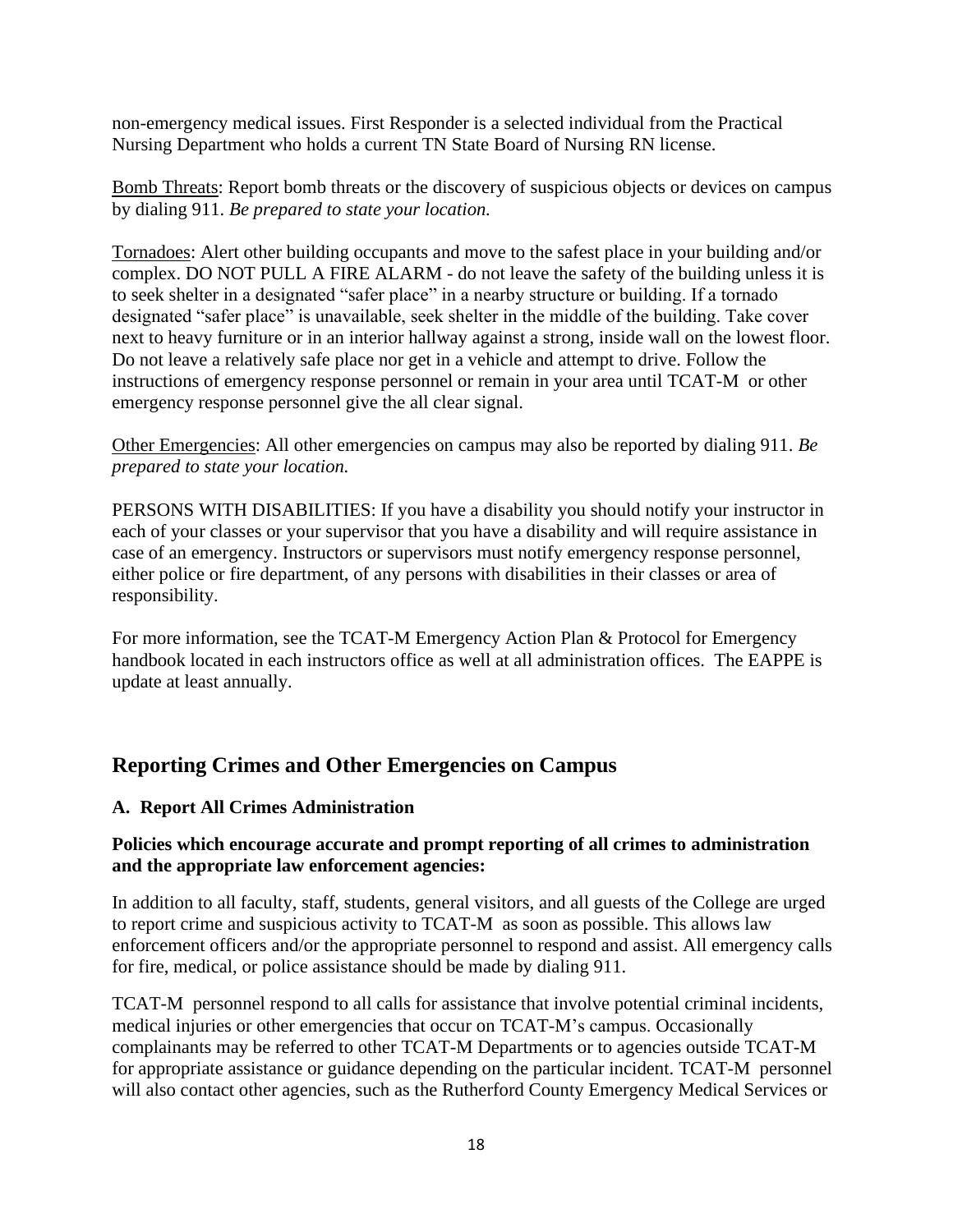the Murfreesboro Fire Department, to assist with ongoing or reported incidents that require additional resources, expertise, or specialized assistance.

### **B. Anonymous Reporting**

### **This statement must also disclose whether the institution has any institutional policies or procedures that allow victims or witnesses to report crimes on a voluntary, confidential basis for inclusion in the annual security report:**

TCAT-M encourages anyone who is the victim or witness to any crime to promptly report the incident to theTCAT-M administration and/or police. Because police reports are public records under state law, cannot hold reports of crime in confidence. Confidential reports for purposes of inclusion in the annual disclosure of crime statistics can generally be made to TCAT-M administration.

### **Campus Security Authorities**

**A list of titles of each person or organization to whom students and employees should report criminal offenses described in the law for the purpose of making timely warning reports and the annual statistical disclosure.** 

### **To report a crime:**

Contact TCAT-M Administration (President, or Presidents duly appointed representative) (nonemergencies), dial 9-1-1- (emergencies only), or by using any campus telephones and dialing 911. Any suspicious activity or person seen in the parking lots or loitering around vehicles, inside buildings or around any structure located on campus property should be reported to the TCAT-M administration. Confidential reports for purposes of inclusion in the annual disclosure of crime statistics can generally be made to other TCAT-M administration authorities as identified below. Administration Authorities are:

- Individuals having responsibility for campus security, who are not members of any local law enforcement department, such as those responsible for monitoring the access to College facilities or property.
- All employees who work in a position where they control or monitor access to some part of campus.
- Any person specified in campus security policy as one to which student and employees should report criminal offenses.
- All College officials who have significant responsibility for student and campus activities.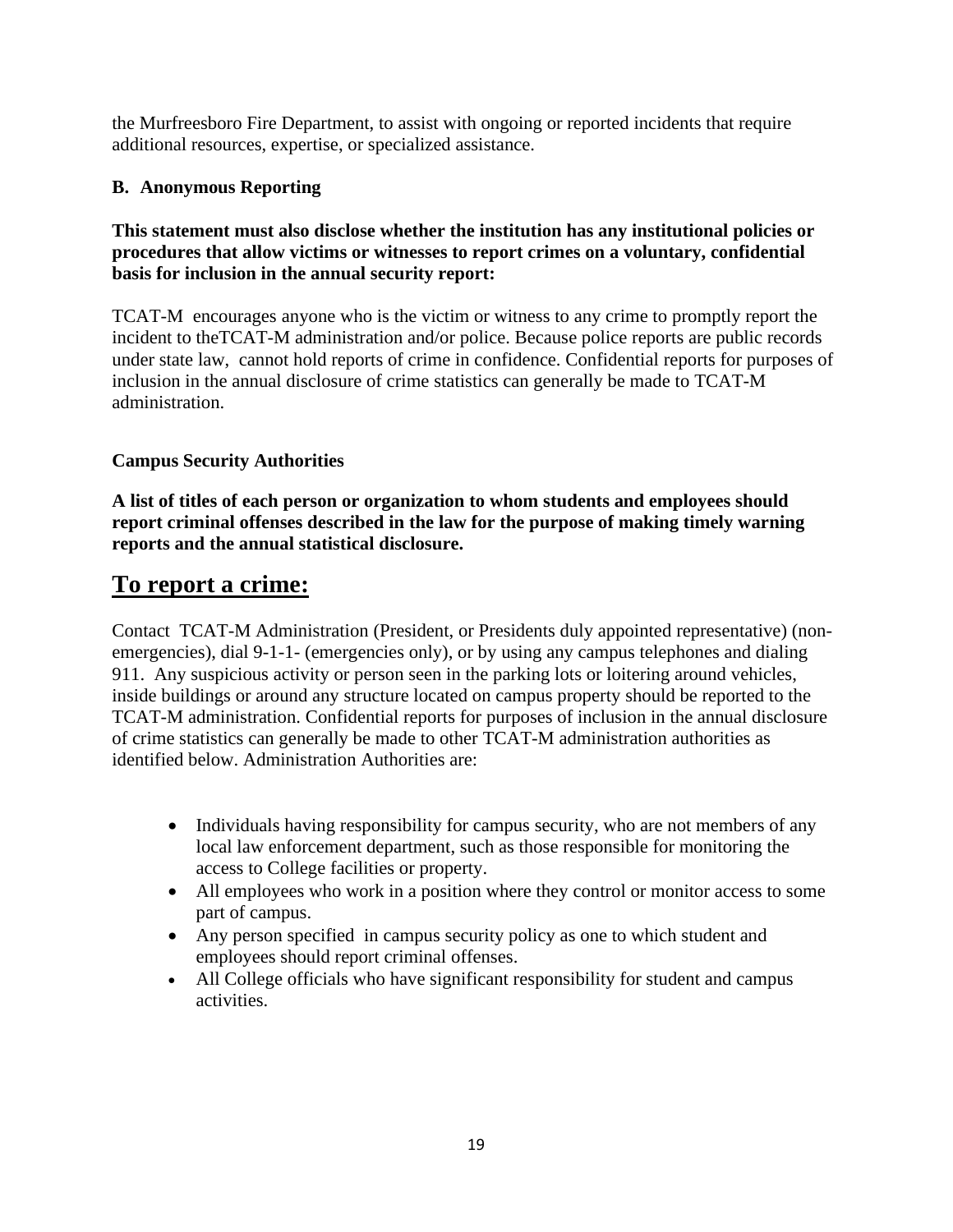### **Campus Security Authorities:**

### **Administration to contact in case of an emergency:**

| President:                               | Dr. Carol Puryear  | Ext. 112 |
|------------------------------------------|--------------------|----------|
| Vice President:                          | <b>Echell Eady</b> | Ext. 116 |
| <b>Student Services:</b>                 | Cindy Beverley     | Ext. 132 |
| <b>Plant Operations</b>                  | Jeremy McCloud     | Ext. 122 |
| <b>Coordinator Workforce Development</b> |                    |          |
| <b>Evening Programs</b>                  | Kent Scoles        | Ext. 113 |
| <b>First Responder:</b>                  | Trudy Kettenbach   | Ext. 151 |
|                                          |                    |          |

Students may report incidents to the Campus Security Authorities listed above. Incidents reported to these organizations or individuals will be included in Clery Statistics, even if no criminal action can be taken.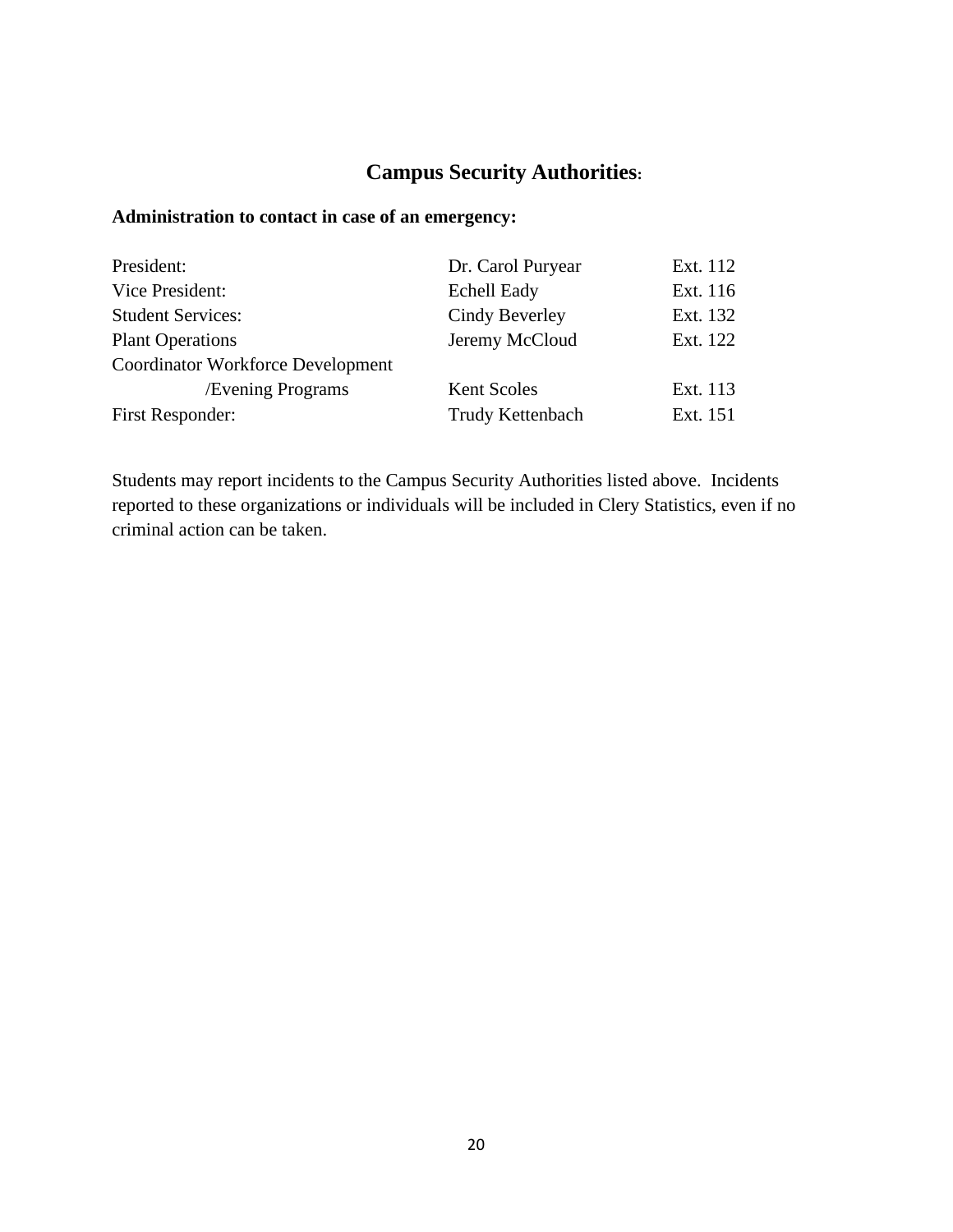### **C. Professional Counselors**

### **A description of procedures, if any, that encourage pastoral counselors and professional counselors, if and when they deem it appropriate to inform the person they are counseling of any procedures to report crimes on a voluntary, confidential basis for inclusion in the annual disclosure of crime statistics:**

Crimes disclosed to a mental health counselor, serving in that capacity at the time of disclosure, are not subject to mandatory reporting. The term "mental health counselor" is defined as a fully qualified and/or licensed professional whose official responsibilities include providing mental health counseling to members of the College's community and is functioning within the scope of his/her license or certification.

This exemption does not relieve counselors of the duty to exercise reasonable care to protect a foreseeable victim from danger posed by the person being counseled. When speaking to a victim or witness to a crime, counselors are encouraged to inform the individual of voluntary disclosure procedures.

### **Security Of and Access to Campus Facilities**

### **A. Security of and access to campus facilities:**

The campus and facilities of the College are restricted to students, faculty, staff, guests, and invitees of the College, except when part or all of the campus, buildings, or facilities, are open to the general public for an approved and designated time and purpose. All persons on the campus of the College, including faculty, staff, guests, and invitees, shall be subject to all rules and regulations of the College and the Tennessee Board of Regents which are applicable to the conduct of students on campus, and to all applicable federal and state laws and regulations. For security reasons, not all TCAT-M buildings are open to the public. The campus and facilities of TCAT-M are governed by the Tennessee Board of Regents (Policy No. 3:02:02:00). Furthermore, most buildings open to the public are closed and locked after regular business hours.

All persons on the campus of the College shall provide adequate identification upon request to appropriate officials of the College. All students, faculty and staff are issued an TCAT-M Identification Card and are required to carry it while on campus. Personnel and students of the College who refuse to provide such identification may be subject to disciplinary action; other persons who refuse to provide such identification shall be requested to leave campus, and if they refuse, may be subject to lawful removal and prosecution.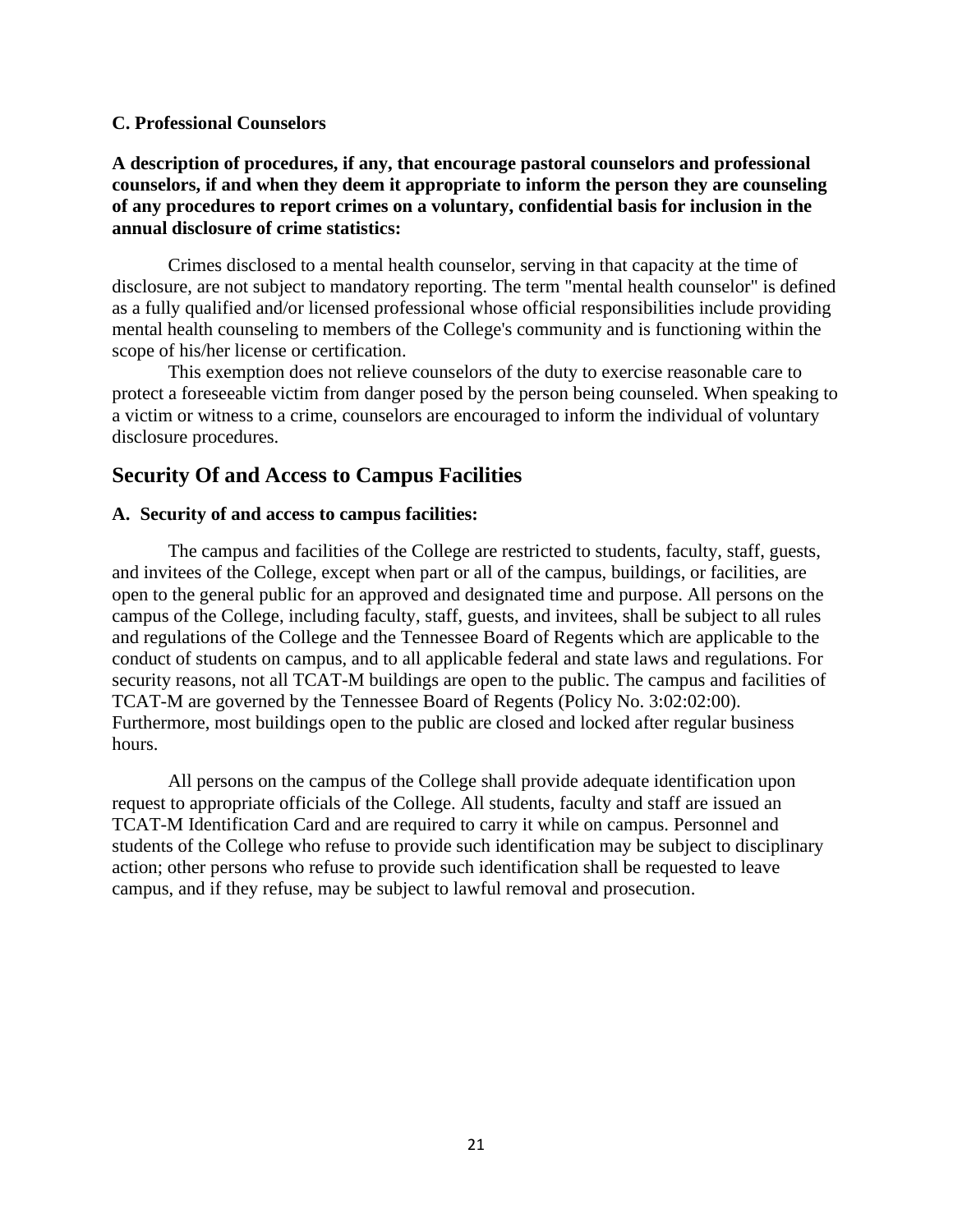#### **Security considerations used in the maintenance of campus facilities:**

Personnel report all hazardous or unsafe campus conditions found to exist. These conditions may include overgrown trees or landscaping and a lack of outdoor lighting or inoperable lights. These reports are documented on a Maintenance Request form which is reviewed by the College's director to ensure expeditious corrective measures are taken. Maintenance Request forms are located at the main lobby information/receptionist desk.

Safety inspections will be conducted on a monthly basis in all departments according to an announced schedule. Maintenance inspections will be conducted by Center plant operations personnel during reasonable hours.

In Plant Operations, the Maintenance Request form is processed and coordinated by the Plant Operations staff. They strive to ensure that all buildings and structures are properly maintained to meet fire, safety, health and other required codes and regulations. This includes providing climate controlled, clean, properly supplied facilities, so that faculty, staff and students have comfortable surroundings in which to live, work, and receive training and education. They also serve as a communication link and liaison between facilities services employees and the campus community.

### **Crime Prevention**

**A. Type and Frequency of Programs To Inform Students/Employees About Campus Security Procedures**

### **A description of the type and frequency of programs designed to inform students and employees about campus security procedures and practices and to encourage students and employees to be responsible for their own security and the security of others:**

In addition to the information in this report, information designed to inform students/employees about security procedures are available, these include: Frequent postings of crime prevention tips, workshops presented by local law enforcement dealing with gang related topics.

TCAT-M Human Resource Services offers a new employee orientation to all new employees. The orientation is an overview of the TCAT-M campus and the many services available to its employees. TCAT-M calendars are provided to all TCAT-M employees annually.

### **A description of programs designed to inform students and employees about the prevention of crimes:**

TCAT-M personnel welcomes new students each trimester during the orientation function. A security program is presented and an information packet is distributed to all new students who attend the orientation session.

A New Employee Orientation is offered to all new employees by TCAT-M Human Resources Services. The orientation is an overview of the TCAT-M campus and the many services available to its employees.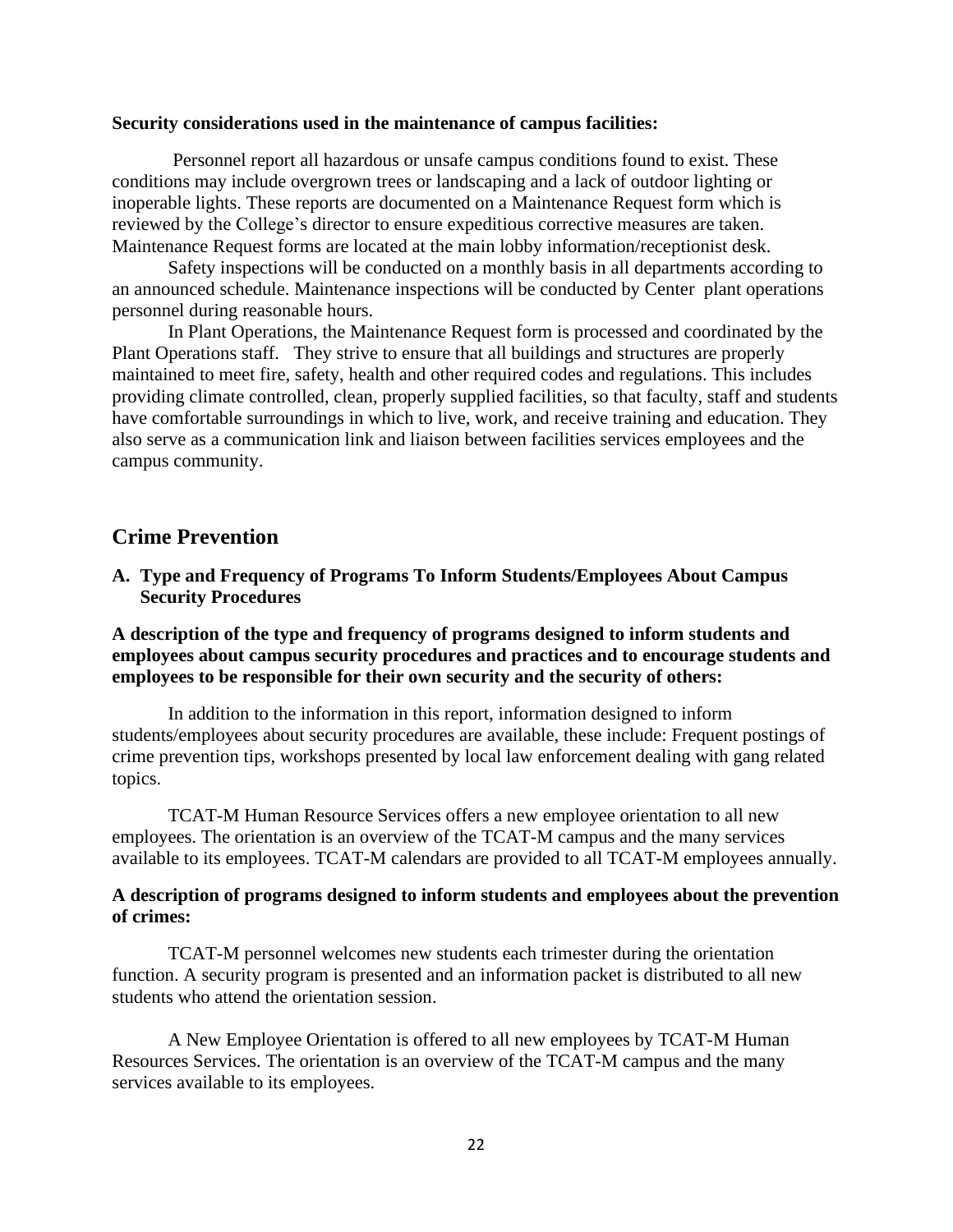### **Sexual Assault Offenses**

**A. Procedures students should follow if a sex offense occurs, including:**

- **Procedures concerning who should be contacted:**
- **The importance of preserving evidence for the proof of a criminal offense:**
- **To whom the alleged offense should be reported:**

Any student who has experienced sexual assault or attempted assault is well aware of the trauma associated with such an act. Sexual assault can range from stranger rape to being emotionally coerced for sex by someone the victim knows. Statistics estimate that approximately one in every four women will be a victim of date or acquaintance rape during her college career. Students should be aware that any sexual intercourse without the consent of their partner is rape. Furthermore, sexual intercourse with a partner who is unconscious or unable to consent for any reason is rape.

### **IF YOU ARE RAPED OR SEXUALLY ASSAULTED:**

**• Get to a safe place as soon as you can.**

**• Try to preserve all physical evidence.** Do not wash, use the toilet, or change clothing if you can avoid it. If you do change clothes, put all clothing you were wearing at the time of the attack in a paper, not plastic, bag.

**• Get medical attention** as soon as possible to make sure you are physically well and to permit collection of important evidence in the event you may later wish to take legal action.

- **Contact TCAT-M** .
- **Talk with an advocate or a counselor** who will maintain confidentiality, help explain your options, give you
- information, and provide emotional support.
- **Contact someone you trust** to be with you and support you.

#### **Past Abuse**

Many individuals experience sexual assault and never tell anyone about it at the time of the incident. If you were victimized weeks or years ago, assistance is still available to you. Talking with someone now may help you cope better with abuse from the past, whether it was rape, child sexual abuse, incest, or sexual harassment.

As a victim of sexual assault, you are encouraged to report the assault and seek medical treatment. You may report this crime by calling at 911 (if you are on campus report to Sr. administration) or the Murfreesboro Police Department. You may request assistance in reporting the crime by contacting the office in Student Services or Administration. It is important to report the assault so that evidence may be preserved to provide proof of criminal sexual assault if and when the victim chooses to make a criminal complaint.

 Complaints of alleged sexual assault may be made to any College administration personel, or to the Title IX Coordinator, Judy HenegaValerie Scollon.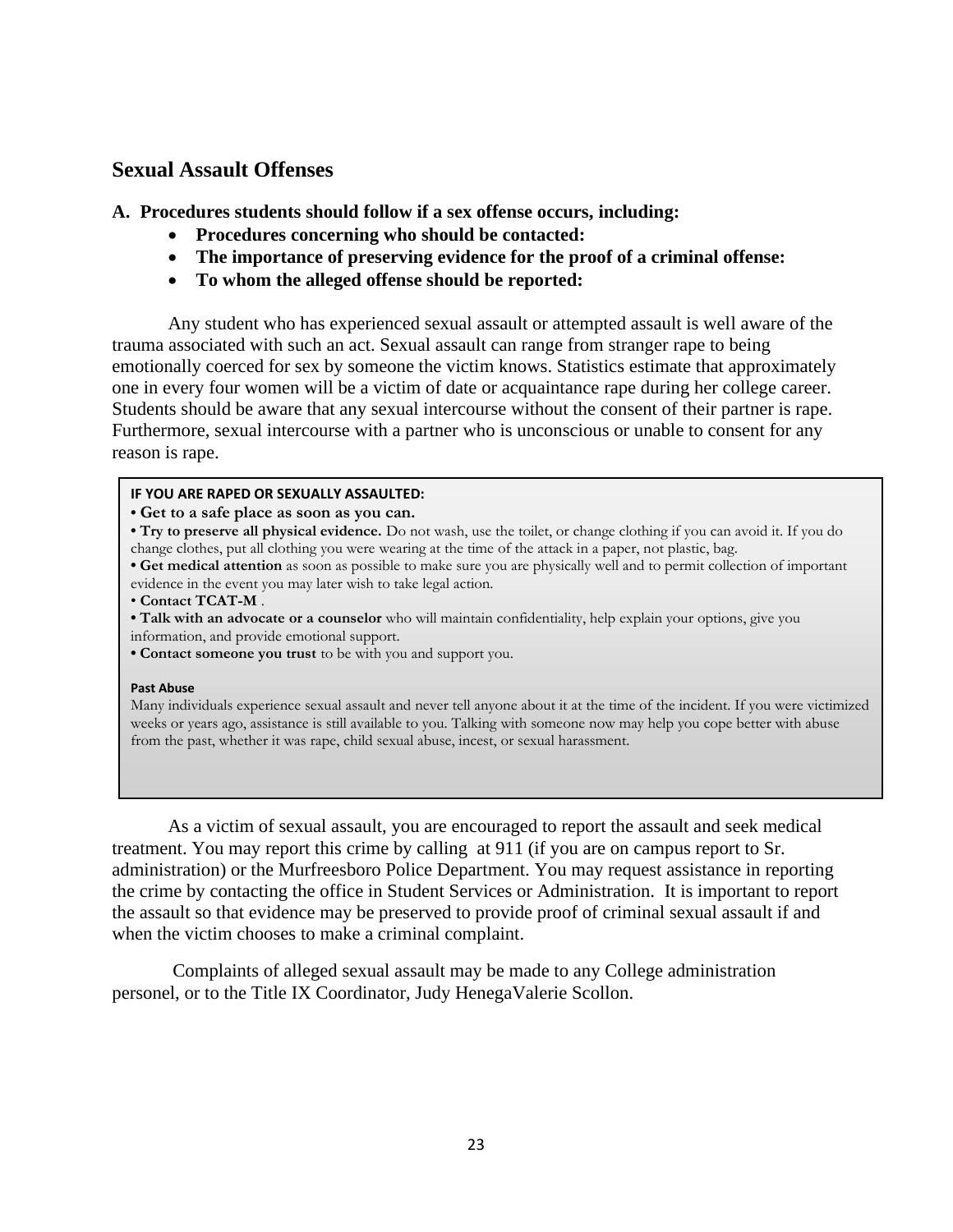### **Option to Notify Appropriate Law Enforcement**

### **Information on a student's option to notify appropriate law enforcement authorities, including On-campus and local police.**

You may report this crime by calling 911(if you are on campus to Sr. administration), the Murfreesboro Police Department at (615) 893-1311 or Rutherford County Sheriff's Office at (615) 898-7770.

### **Nottingham Act**

TCA 49-7-129 - TCA Title 49, Chapter 7, Part 1 has been amended to add section 49-7-129 which states in essence "... the chief security officer or chief law enforcement officer of such institution shall immediately notify the local law enforcement agency with territorial jurisdiction over the institution if the medically unattended death of a person occurs on the property of such institution or if such officer or any other official of the institution is in receipt of a report alleging that any degree of rape has occurred on the property of such institution. Upon notification pursuant to subsection (b), it shall be the duty of each agency to participate in a joint investigation of the death or alleged rape. In case of a medically unattended death, the local law enforcement agency shall lead the investigation. In the case of an alleged rape, the institution's law enforcement agency shall lead the investigation".

### **B. A statement that the institution will assist the student in notifying these authorities, if the student requests the assistance of these personnel:**

The College will assist victims in notifying the appropriate legal authorities should the victim wish to do so. The College will also assist victims in finding alternate on-campus housing accommodations, if requested, and in making any additional accommodations to remedy the effects of the misconduct.

### **C. Students will be notified of existing on- and off-campus counseling, mental health or other services for victim of sex offenses:**

It is important that victims understand the value of obtaining and/or receiving help in dealing with the crime. Existing counseling, mental health or student services for victims of sexual assault:

Crisis Pregnancy Support Center – 615-893-0228 Rape Recovery and Prevention Center – 615-494-9262 OR 615-494-9881 The Guidance Center – 615-893-0770 EMERGENCY 1-800-704-2651 Suicide Prevention and Crisis Prevention – 615-244-7444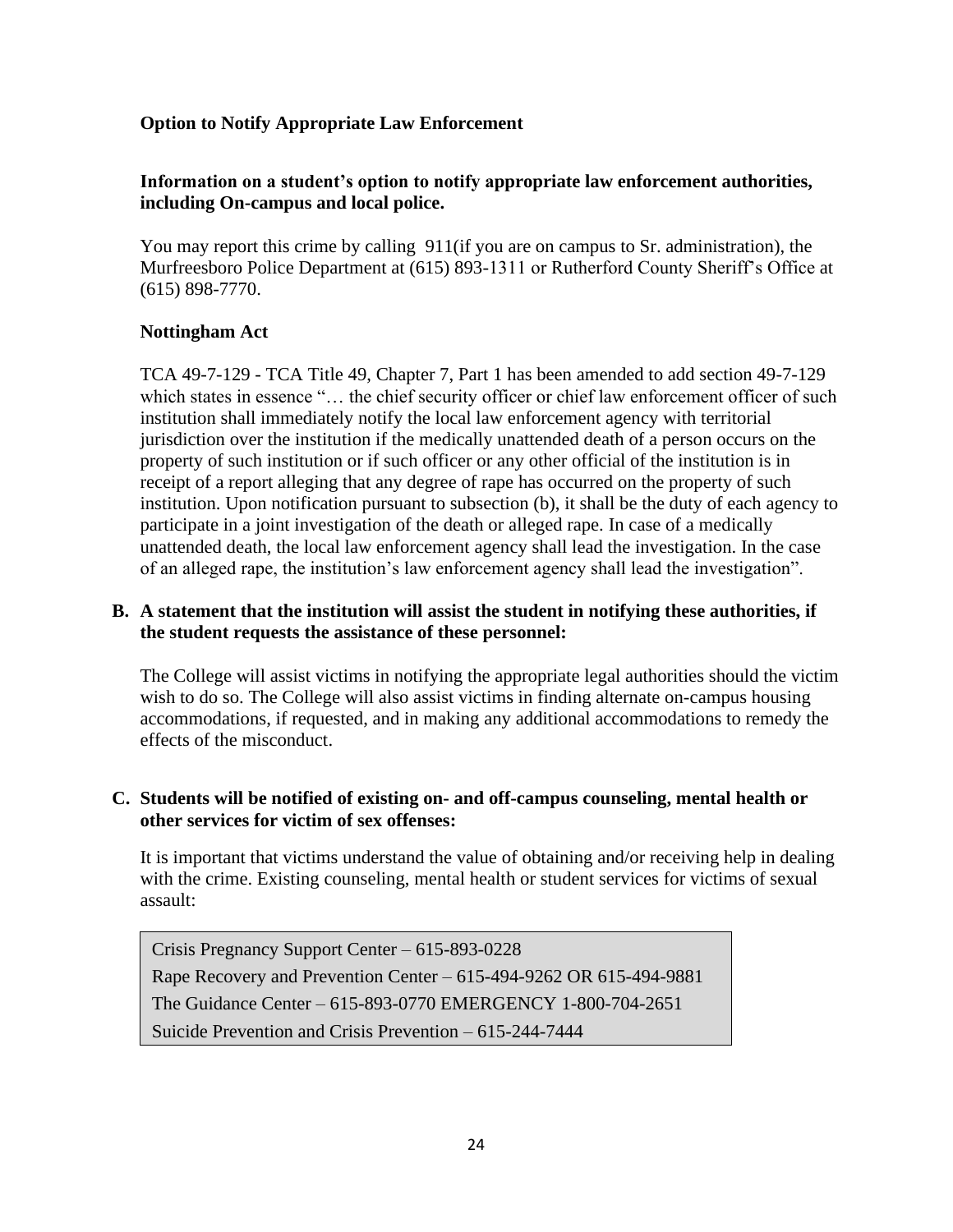### **D. Student Rights**

Change Academic and Living Situations

### **The Clery Act requires notification to students that the institution will change a victim's academic and living situations after an alleged sex offense, and the options for those changes if those changes are requested by the victim and are reasonably available:**

Assistance is available in changing academic and living situations (TCAT-M has no on campus resident students) after an alleged sexual assault if requested by the victim and if such changes are reasonably available. The assistant director will assist the victim in making these any academic changes.

### **Accuser and Accused Entitled To Have Others at Hearing**

### **The Clery Act requires that the accuser and accused are entitled to the same opportunities to have others present during a disciplinary proceeding:**

In cases of sexual assault, both the accuser and the accused shall be informed of the following: both the accuser and the accused are entitled to the same opportunity to have others present during a disciplinary proceeding.

### **The accuser and the accused must be informed of the outcome of any institutional disciplinary proceeding that is brought alleging a sex offense:**

Both the accuser and the accused shall be informed of the outcome of any on-campus disciplinary proceeding, and of any right to appeal the outcome.

### **Sanctions the institution may impose following a final determination of an institutional disciplinary proceeding regarding rape, acquaintance rape or other forcible or non-forcible sex offense:**

Any student found responsible for a sexual assault shall be appropriately sanctioned. A range of sanctions up to and including suspension or expulsion from the College are possible depending upon individual circumstances.

### **E. Sex Offender Registration Information**

### **A statement advising the campus community where law enforcement agency information provided by a state concerning registered sex offenders may be obtained, such as the law enforcement agency with jurisdiction for the campus or a computer network address**

Any person who is required under the laws of the state of Tennessee to register as a sex offender is also required to provide notice that they are enrolled as a student, carry on a vocation, or are employed by Tennessee College of Applied Technology- Murfreesboro. Furthermore, the student or employee is required to provide written notice of each change in enrollment or employment to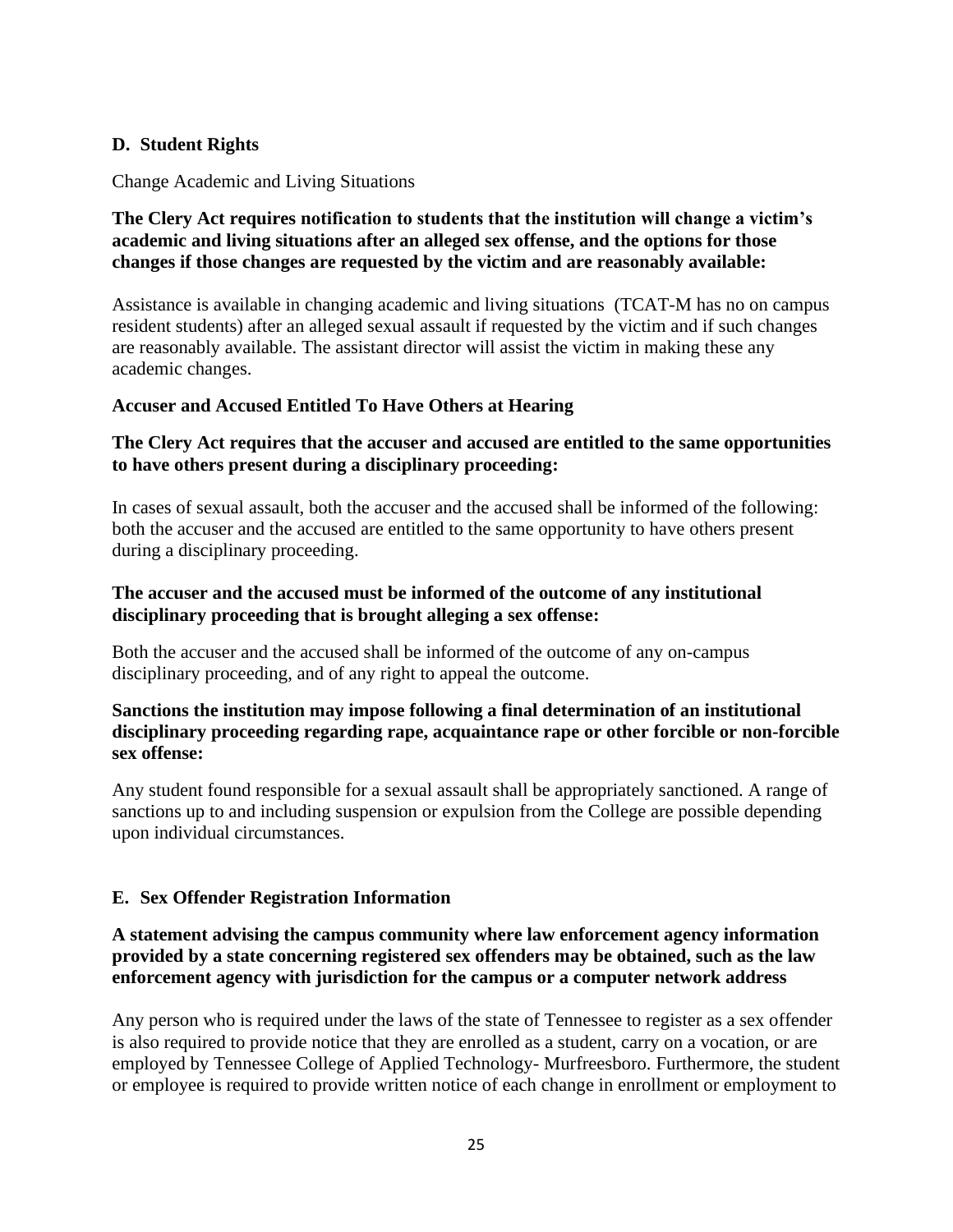the Rutherford County Sheriff's Office. The Sex Offender registry for the State of Tennessee is located on the Tennessee Bureau of Investigation website or click on the link below:

[http://www.tbi.state.tn.us/sex\\_ofender\\_reg/sex\\_ofender\\_reg.shtml](http://www.tbi.state.tn.us/sex_ofender_reg/sex_ofender_reg.shtml)

### **Alcohol and Drugs**

### **A. A policy regarding the possession, use and sale of alcoholic beverages and enforcement of state underage drinking laws:**

The following information is presented in compliance with the Drug-Free Schools and Communities Act Amendment of 1989:

TCAT-M prohibits the possession, use, or distribution of illegal drugs and alcohol on the campus proper or on institutionally owned, leased, or otherwise controlled property. Various federal and state statutes make it unlawful to manufacture, distribute, dispense, deliver, or sell or possess with intent to manufacture, distribute, dispense, deliver, or sell controlled substances. The penalty imposed depends upon many factors which include the type and amount of controlled substance involved, the number of prior offenses, if any, and whether any other crimes were committed in connection with the use of the controlled substance. Possible sanctions include incarceration up to and including life imprisonment and imposition of substantial monetary fines. Tennessee statutes provide that it is unlawful for any person under the age of twenty-one (21) to buy, possess, transport (unless in the course of employment), or consume alcoholic beverages, wine, or beer, such offense being classified a Class A misdemeanor punishable by imprisonment for not more than 11 months, 29 days or a fine of not more than \$2,500 or both. The receipt, possession, or transportation of alcoholic beverages without the required revenue stamp is also a misdemeanor punishable by imprisonment of not more than thirty (30) days or a fine of not more than \$50 or both.

TCAT-M does not currently provide drug/alcohol counseling, treatment, or rehabilitation programs for students. Referral to community treatment facilities may be made in appropriate cases.

TCAT-M will impose sanctions against individuals who are determined to have violated rules prohibiting the use, possession, or distribution of illegal drugs or alcohol.

Sanctions for students using or possessing illegal drugs or alcohol include disciplinary probation and, in appropriate cases, suspension from the College. Referral for criminal prosecution may be made in appropriate cases. Individuals involved in the sale or distribution of illegal drugs will be suspended from the College and referred to the appropriate authorities for criminal prosecution. All employees, including students, agree as a condition of employment to abide by this policy. Sanctions against employees for use or possession of illegal drugs or alcohol in the workplace include termination of employment. Additionally, employees are required to notify the institution of any drug convictions resulting from a violation in the workplace no later than five days after the conviction.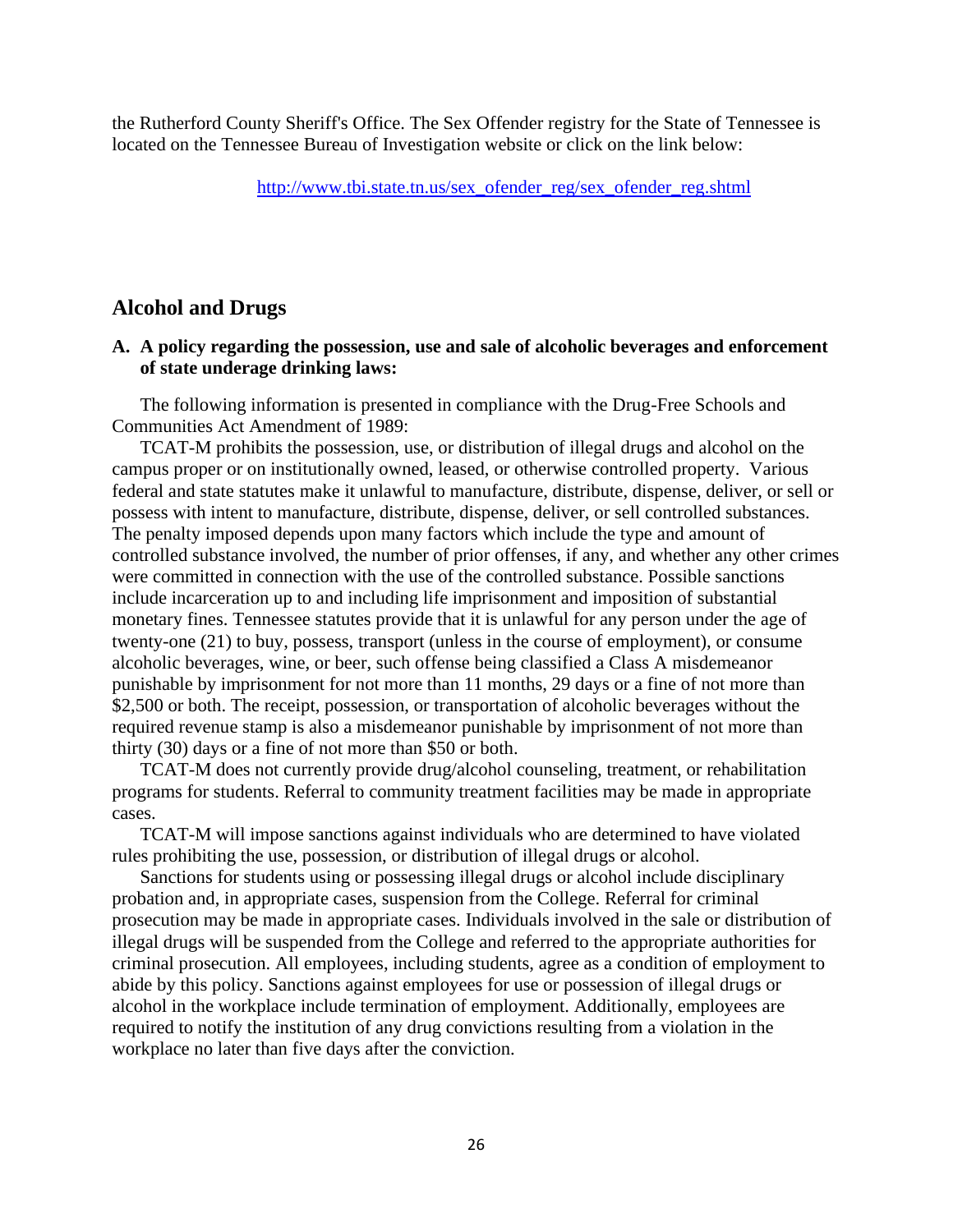No alcoholic beverages, illegal drugs, or drug paraphernalia are permitted on the campus of TCAT-M. Empty alcohol containers (including but not limited to bottles, cans, and kegs) may not be used for display purposes.

The use and/or possession of alcoholic beverages on College owned or controlled property is prohibited (Tennessee Board of Regents Policy No. 3:05:01:01).

### **B. A policy regarding the possession, use and sale of illegal drugs and enforcement of federal and state drug laws:**

The following information is presented in compliance with the Drug-Free Schools and Communities Act Amendment of 1989:

TCAT-M prohibits the possession, use, or distribution of illegal drugs and alcohol on the campus proper or on institutionally owned, leased, or otherwise controlled property.

Various federal and state statutes make it unlawful to manufacture, distribute, dispense, deliver, or sell or possess with intent to manufacture, distribute, dispense, deliver, or sell controlled substances. The penalty imposed depends upon many factors which include the type and amount of controlled substance involved, the number of prior offenses, if any, and whether any other crimes were committed in connection with the use of the controlled substance. Possible sanctions include incarceration up to and including life imprisonment and imposition of substantial monetary fines. Tennessee statutes provide that it is unlawful for any person under the age of twenty-one (21) to buy, possess, transport (unless in the course of employment), or consume alcoholic beverages, wine, or beer, such offense being classified a Class A misdemeanor punishable by imprisonment for not more than 11 months, 29 days or a fine of not more than \$2,500 or both. The receipt, possession, or transportation of alcoholic beverages without the required revenue stamp is also a misdemeanor punishable by imprisonment of not more than thirty (30) days or a fine of not more than \$50 or both.

TCAT-M will impose sanctions against individuals who are determined to have violated rules prohibiting the use, possession, or distribution of illegal drugs or alcohol.

Sanctions for students using or possessing illegal drugs or alcohol include disciplinary probation and, in appropriate cases, suspension from the College. Referral for criminal prosecution may be made in appropriate cases. Individuals involved in the sale or distribution of illegal drugs will be suspended from the College and referred to the appropriate authorities for criminal prosecution. All employees, including students, agree as a condition of employment to abide by this policy. Sanctions against employees for use or possession of illegal drugs or alcohol in the workplace include termination of employment. Additionally, employees are required to notify the institution of any drug convictions resulting from a violation in the workplace no later than five days after the conviction.

No alcoholic beverages, illegal drugs, or drug paraphernalia are permitted on the campus of TCAT-M. Empty alcohol containers (including but not limited to bottles, cans, and kegs) may not be used for display purposes.

### C. **TCAT-M policy concerning a drug free workplace:**

It is the policy of TCAT-M that a drug-free workplace be maintained. The **unlawful**  manufacture, distribution, possession, or use of any **controlled** substance (including prescription drugs) is banned in the workplace. Controlled substances are defined in 21 USCA 812 (listing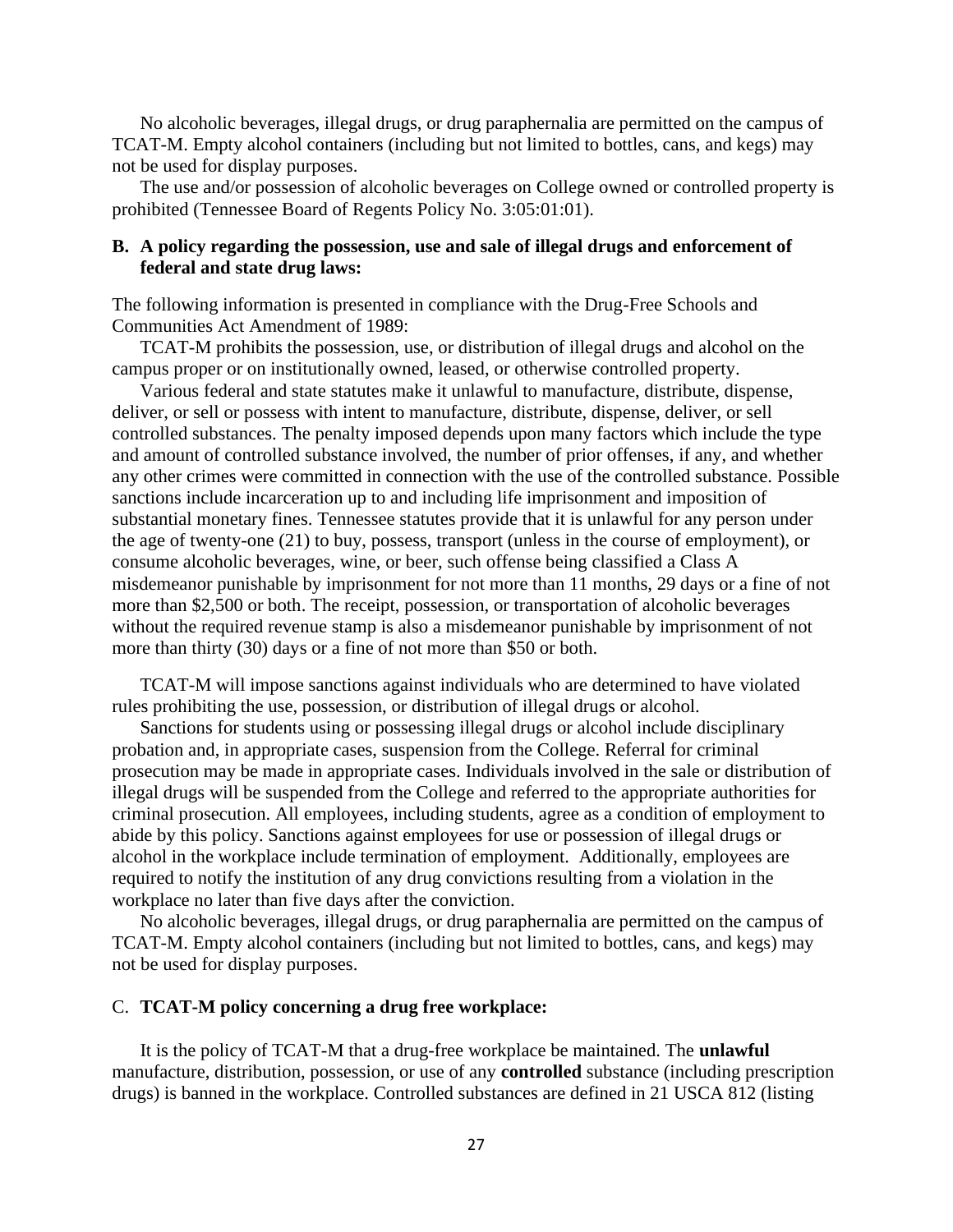available in the Human Resource Services Office) and include such things as opium, hallucinogens (like marijuana, mescaline, etc.), cocaine, amphetamines, heroin, and morphine. This policy does not prohibit the **lawful** use of prescribed drugs which are taken under a doctor's care.

TCAT-M strives to maintain a workplace environment for all employees who are safe and free of illegal drugs, in compliance with the Drug-Free Workplace Act of 1988 and the Drug-Free Schools and Communities Act Amendments of 1989.

### **Description of assistance or counseling programs available to employees and students**

The Employee Assistance Program (EAP) is a short-term counseling service available to you and your immediate family members who may be experiencing personal or workplace problems. The EAP is also a part of the Blue Cross and Blue Shield health insurance plan which provides mental health and substance abuse benefits.

Eligible employees may participate in the statewide EAP to receive consultation and referral for alcoholism or substance abuse. All center employees are eligible for referral assistance through the TCAT-M Employee Assistance Program, coordinated by TCAT-M Human Resources Services. The Office of Human Resources Services maintains a list of community agencies which provide referral information, and/or counseling to students and employees.

### **D. Drug and Alcohol Abuse Education Programs**

**A description of any drug or alcohol abuse education programs as required under Section 120(a) through (d) of HEA. For the purpose of meeting this requirement, an institution may cross-reference the materials it uses to comply with Section 120(a) through (d) of HEA:**

TCAT-M recognizes that the use of alcohol and drugs can have a negative impact on students and the learning process.

TCAT-M does not currently provide drug/alcohol counseling, treatment, or rehabilitation programs for students. Referral to community treatment facilities may be made in appropriate cases.

<http://state/tn/us/mental/MentHealtSerProviders.html>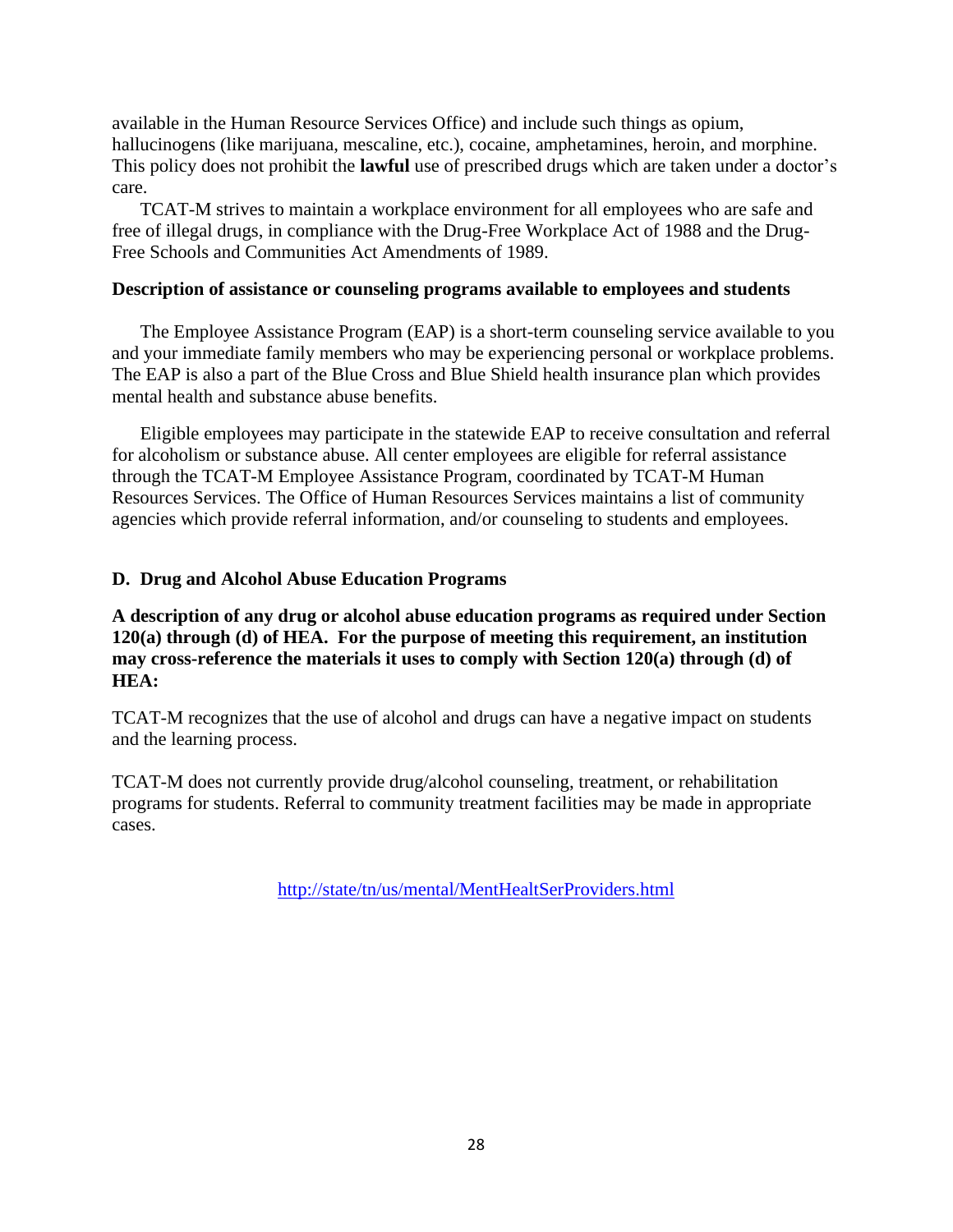| <b>Clery Crime Statistics</b>                   | 2017<br><b>TCATM</b> |                             | 2018<br><b>TCATM</b> |                 | 2019<br><b>TCATM</b> |                 | 2017<br><b>TCATMS</b> |                 | 2018<br><b>TCATMS</b> |                 | <b>TCATMS</b> | 2019            |  |  |  |
|-------------------------------------------------|----------------------|-----------------------------|----------------------|-----------------|----------------------|-----------------|-----------------------|-----------------|-----------------------|-----------------|---------------|-----------------|--|--|--|
| <b>Crime Offense</b>                            | On Campus            | Public Property             |                      | Public Property | On Campus            | Public Property | On Campus             | Public Property | On Campus             | Public Property | On Campus     | Public Property |  |  |  |
| Murder/Non-negligent Manslaughter               | $\mathbf 0$          | $\Omega$                    | $\mathbf{0}$         | $\mathbf{0}$    | $\mathbf 0$          | $\mathbf 0$     | $\mathbf{0}$          | $\mathbf{0}$    | 0                     | 0               | $\mathbf{0}$  | $\mathbf{0}$    |  |  |  |
| Negligent Manslaughter                          | $\mathbf 0$          | 0                           | $\mathbf{0}$         | $\mathbf{0}$    | $\mathbf 0$          | $\Omega$        | $\mathbf{0}$          | $\mathbf{0}$    | 0                     | $\mathbf 0$     | $\mathbf{0}$  | $\mathbf{0}$    |  |  |  |
| Sex Offenses - Forcible - Rape                  | $\Omega$             | $\Omega$                    | $\Omega$             | $\Omega$        | $\Omega$             | $\Omega$        | $\Omega$              | $\mathbf{0}$    | $\Omega$              | $\Omega$        | $\Omega$      | $\Omega$        |  |  |  |
| Sex Offenses - Forcible - Fondling              | $\mathbf 0$          | $\mathbf 0$                 | $\mathbf{0}$         | $\mathbf{0}$    | $\mathbf 0$          | 0               | $\mathbf{0}$          | $\mathbf{0}$    | 0                     | $\mathbf 0$     | $\mathbf{0}$  | $\mathbf{0}$    |  |  |  |
| Sex Offenses - Non-Forcible - Incest            | $\mathbf 0$          | $\Omega$                    | $\Omega$             | $\mathbf{0}$    | 0                    | 0               | $\Omega$              | $\mathbf{0}$    | 0                     | 0               | $\Omega$      | $\Omega$        |  |  |  |
| Sex Offenses - Non-Forcible - Statutory<br>Rape | $\Omega$             | $\mathbf 0$                 | $\mathbf{0}$         | $\mathbf{0}$    | $\mathbf 0$          | $\mathbf 0$     | $\mathbf{0}$          | $\mathbf{0}$    | 0                     | $\mathbf 0$     | $\mathbf{0}$  | $\mathbf{0}$    |  |  |  |
| Robbery                                         | $\Omega$             | $\Omega$                    | $\mathbf{0}$         | $\mathbf{0}$    | $\Omega$             | $\Omega$        | $\Omega$              | $\mathbf{0}$    | 0                     | $\Omega$        | $\Omega$      | $\Omega$        |  |  |  |
| <b>Aggravated Assault</b>                       | $\mathbf 0$          | $\mathbf 0$                 | $\mathbf{0}$         | $\mathbf{0}$    | $\mathbf 0$          | 0               | $\mathbf{0}$          | $\mathbf{0}$    | 0                     | $\Omega$        | $\mathbf{0}$  | $\mathbf{0}$    |  |  |  |
| <b>Burglary</b>                                 | $\Omega$             | $\mathbf 0$                 | $\mathbf{0}$         | $\mathbf{0}$    | $\mathbf 0$          | $\mathbf 0$     | $\overline{0}$        | $\mathbf{0}$    | 0                     | $\Omega$        | $\Omega$      | $\mathbf{0}$    |  |  |  |
| Motor Vehicle Theft                             | $\mathbf 0$          | $\mathbf 0$                 |                      | $\mathbf{0}$    | $\mathbf{1}$         | $\mathbf 0$     | $\overline{0}$        | $\mathbf{0}$    | 0                     | $\mathbf 0$     | $\mathbf{0}$  | $\overline{0}$  |  |  |  |
| Arson                                           | $\Omega$             | $\Omega$                    | $\mathbf{0}$         | $\mathbf{0}$    | $\Omega$             | $\Omega$        | $\mathbf{0}$          | $\Omega$        | 0                     | $\Omega$        | $\Omega$      | $\mathbf{0}$    |  |  |  |
| <b>ARRESTS ON CAMPUS</b>                        |                      |                             |                      |                 |                      |                 |                       |                 |                       |                 |               |                 |  |  |  |
| Weapons: carrying, possession, etc.             | 0                    | $\Omega$                    | $\mathbf{0}$         | $\mathbf{0}$    | $\Omega$             | 0               | $\Omega$              | $\mathbf{0}$    | 0                     | $\Omega$        | $\Omega$      | $\overline{0}$  |  |  |  |
| <b>Drug Abuse Violations</b>                    | $\mathbf 0$          | $\mathbf 0$                 | $\mathbf{0}$         | $\mathbf{0}$    | $\mathbf 0$          | $\mathbf 0$     | $\mathbf{0}$          | $\mathbf{0}$    | 0                     | $\mathbf 0$     | $\mathbf{0}$  | $\mathbf 0$     |  |  |  |
| <b>Liquor Law Violations</b>                    | $\Omega$             | $\Omega$                    | $\mathbf{0}$         | $\Omega$        | $\Omega$             | $\Omega$        | $\Omega$              | $\Omega$        | $\Omega$              | 00              | $\Omega$      | $\mathbf{0}$    |  |  |  |
| <b>DISCIPLINARY ACTIONS</b>                     |                      |                             |                      |                 |                      |                 |                       |                 |                       |                 |               |                 |  |  |  |
| Weapons: carrying, possession, etc.             | 0                    | 0                           | $\mathbf{0}$         | $\mathbf{0}$    | $\Omega$             | 0               | $\mathbf{0}$          | $\mathbf{0}$    | 0                     | $\Omega$        | $\Omega$      | $\overline{0}$  |  |  |  |
| <b>Drug Abuse Violations</b>                    | $\mathbf 0$          | $\mathbf 0$                 | $\mathbf{0}$         | $\mathbf{0}$    | $\mathbf 0$          | $\mathbf 0$     | $\mathbf{0}$          | $\mathbf{0}$    | 0                     | $\mathbf 0$     | $\mathbf{0}$  | $\mathbf{0}$    |  |  |  |
| <b>Liquor Law Violations</b>                    | 0                    | $\mathbf 0$                 | $\mathbf{0}$         | $\mathbf{0}$    | $\Omega$             | $\mathbf 0$     | $\overline{0}$        | $\mathbf{0}$    | 0                     | $\Omega$        | $\mathbf{0}$  | $\mathbf{0}$    |  |  |  |
| <b>VAWA Offenses</b>                            |                      |                             |                      |                 |                      |                 |                       |                 |                       |                 |               |                 |  |  |  |
| <b>Domestic Violence</b>                        | $\mathbf 0$          | $\mathbf 0$                 | $\mathbf{0}$         | $\mathbf{0}$    | $\Omega$             | $\mathbf 0$     | $\mathbf{0}$          | $\mathbf{0}$    | 0                     | $\mathbf 0$     | $\Omega$      | $\mathbf{0}$    |  |  |  |
| <b>Dating Violence</b>                          | $\mathbf 0$          | $\mathbf 0$<br>$\mathbf{0}$ |                      | $\mathbf{0}$    | $\mathbf 0$          | $\mathbf 0$     | $\mathbf{0}$          | $\mathbf{0}$    | 0                     | $\mathbf 0$     | $\mathbf{0}$  | $\mathbf 0$     |  |  |  |
| Stalking                                        | $\mathbf 0$          | $\mathbf 0$                 | $\mathbf{0}$         | $\mathbf{0}$    | $\mathbf 0$          | $\mathbf 0$     | $\overline{0}$        | $\mathbf{0}$    | 0                     | $\mathbf 0$     | $\mathbf{0}$  | $\mathbf{0}$    |  |  |  |
| <b>UNFOUNDED CRIMES</b>                         |                      |                             |                      |                 |                      |                 |                       |                 |                       |                 |               |                 |  |  |  |
| <b>Total unfounded crimes</b>                   | $\mathbf 0$          | $\mathbf 0$                 | $\mathbf{0}$         | $\mathbf{0}$    | 0                    | $\mathbf 0$     | $\overline{0}$        | $\mathbf{0}$    | 0                     | $\mathbf 0$     | $\mathbf{0}$  | $\mathbf{0}$    |  |  |  |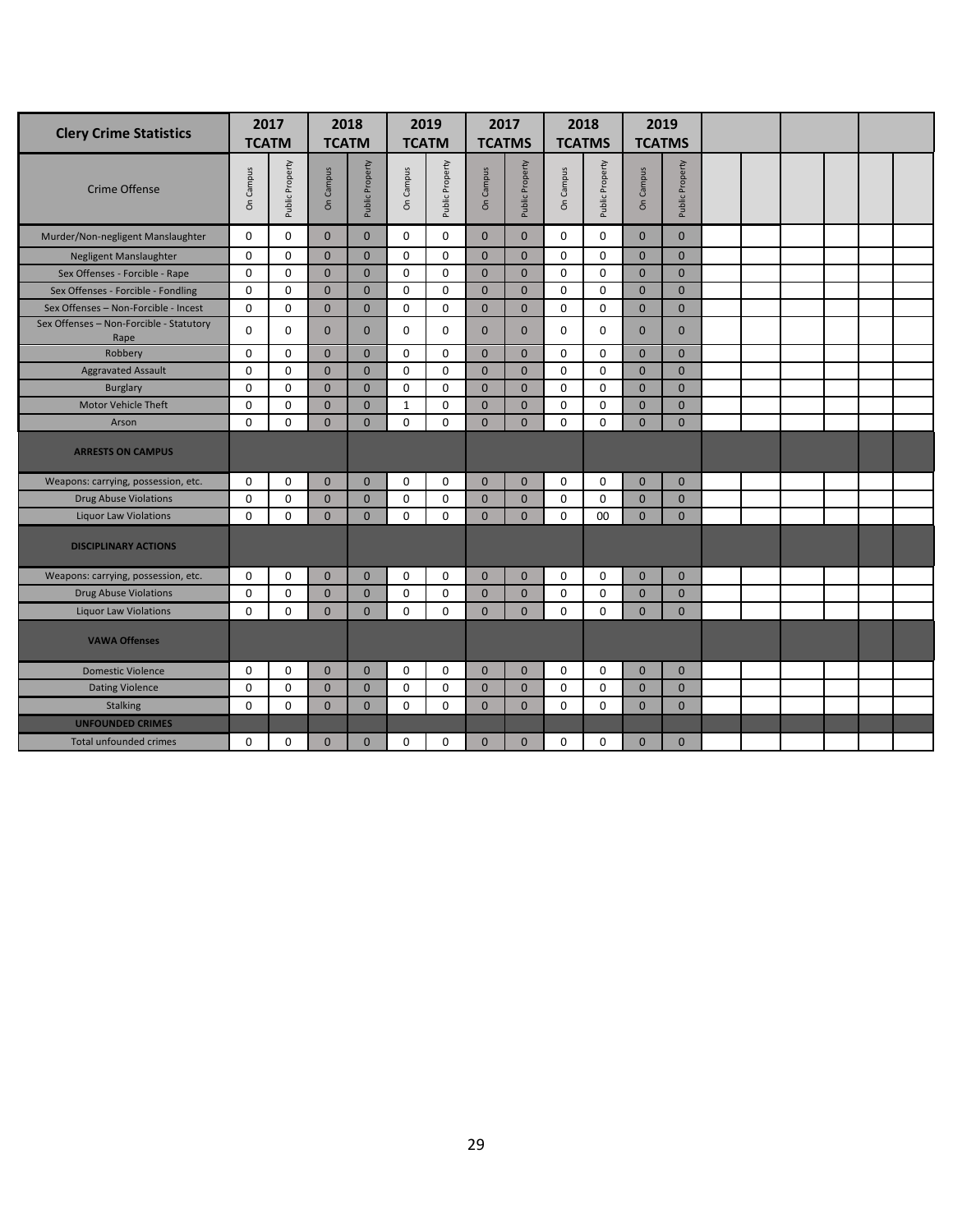### **Hate Crimes**

The Clery act requires that TCAT Murfreesboro disclose hate or bias motivated offenses. A hate crime is a criminal offense committed against a person or property which is motivated, in whole or in part, by the offender's bias. Bias is a preformed negative opinion or attitude toward a group of persons based on their race, gender, religion, disability, sexual orientation or ethnicity/national origin.

| <b>Hate Crimes on Campus</b>             |          |          | <b>2019 TCAT Murfreesboro</b> |          |                 |            |           |                 | <b>2018 TCAT Murfreesboro</b> |                |                              |                |                 |                |              |                 |  |
|------------------------------------------|----------|----------|-------------------------------|----------|-----------------|------------|-----------|-----------------|-------------------------------|----------------|------------------------------|----------------|-----------------|----------------|--------------|-----------------|--|
| <b>Criminal Offense</b>                  | Race     | Religion | Orientation<br>Sexual         | Gender   | Gender Identity | Disability | Ethnicity | National Origin | Race                          | Religion       | <b>Orientation</b><br>Sexual | Gender         | Gender Identity | Disability     | Ethnicity    | National Origin |  |
| Murder/Non-negligent Manslaughter        | 0        | 0        | $\Omega$                      | 0        | $\Omega$        | 0          | 0         | 0               | $\Omega$                      | $\mathbf{0}$   | $\Omega$                     | $\mathbf{0}$   | $\mathbf{0}$    | $\mathbf{0}$   | $\mathbf{0}$ | $\mathbf{0}$    |  |
| Rape                                     | 0        | 0        | $\Omega$                      | $\Omega$ | 0               | 0          | $\Omega$  | 0               | $\mathbf{0}$                  | $\overline{0}$ | $\Omega$                     | $\overline{0}$ | $\mathbf{0}$    | $\overline{0}$ | $\mathbf{0}$ | $\overline{0}$  |  |
| Fondling                                 | 0        | 0        | $\Omega$                      | $\Omega$ | 0               | 0          | $\Omega$  | 0               | $\mathbf{0}$                  | $\overline{0}$ | $\Omega$                     | $\overline{0}$ | $\mathbf{0}$    | $\overline{0}$ | $\mathbf{0}$ | $\overline{0}$  |  |
| Incest                                   | 0        | 0        | $\Omega$                      | $\Omega$ | $\Omega$        | 0          | $\Omega$  | 0               | $\Omega$                      | $\overline{0}$ | $\Omega$                     | $\Omega$       | $\mathbf{0}$    | $\overline{0}$ | $\mathbf{0}$ | $\overline{0}$  |  |
| <b>Statutory Rape</b>                    | 0        | 0        | 0                             | 0        | 0               | 0          | 0         | 0               | $\mathbf{0}$                  | $\mathbf{0}$   | $\Omega$                     | $\mathbf{0}$   | $\mathbf{0}$    | $\mathbf{0}$   | $\mathbf{0}$ | $\overline{0}$  |  |
| Robbery                                  | 0        | 0        | $\Omega$                      | $\Omega$ | 0               | 0          | $\Omega$  | 0               | $\mathbf{0}$                  | $\overline{0}$ | $\Omega$                     | $\overline{0}$ | $\mathbf{0}$    | $\overline{0}$ | $\mathbf{0}$ | $\overline{0}$  |  |
| <b>Aggravated Assault</b>                | $\Omega$ | 0        | $\Omega$                      | 0        | $\Omega$        | 0          | $\Omega$  | 0               | $\mathbf{0}$                  | $\overline{0}$ | $\Omega$                     | $\mathbf{0}$   | $\mathbf{0}$    | $\overline{0}$ | $\mathbf{0}$ | $\overline{0}$  |  |
| <b>Burglary</b>                          | 0        | 0        | $\Omega$                      | $\Omega$ | 0               | 0          | $\Omega$  | 0               | $\mathbf{0}$                  | $\overline{0}$ | $\Omega$                     | $\overline{0}$ | $\mathbf{0}$    | $\overline{0}$ | $\mathbf{0}$ | $\overline{0}$  |  |
| <b>Motor Vehicle Theft</b>               | $\Omega$ | 0        | 0                             | $\Omega$ | $\Omega$        | 0          | 0         | 0               | $\Omega$                      | $\overline{0}$ | $\Omega$                     | $\Omega$       | $\Omega$        | $\mathbf{0}$   | $\mathbf{0}$ | $\overline{0}$  |  |
| Arson                                    | $\Omega$ | 0        | $\Omega$                      | 0        | $\Omega$        | 0          | $\Omega$  | 0               | $\mathbf{0}$                  | $\overline{0}$ | $\Omega$                     | $\Omega$       | $\mathbf{0}$    | $\mathbf{0}$   | $\mathbf{0}$ | $\mathbf{0}$    |  |
| Simple Assault                           | 0        | 0        | $\Omega$                      | $\Omega$ | $\Omega$        | 0          | $\Omega$  | 0               | $\mathbf{0}$                  | $\overline{0}$ | $\Omega$                     | $\overline{0}$ | $\mathbf{0}$    | $\mathbf{0}$   | $\mathbf{0}$ | $\overline{0}$  |  |
| Larceny-Theft                            | $\Omega$ | 0        | $\Omega$                      | 0        | $\Omega$        | 0          | $\Omega$  | 0               | $\Omega$                      | $\mathbf{0}$   | $\Omega$                     | $\Omega$       | $\Omega$        | $\mathbf{0}$   | $\Omega$     | $\mathbf{0}$    |  |
| Intimidation                             | $\Omega$ | 0        | 0                             | 0        | $\Omega$        | 0          | 0         | 0               | $\mathbf{0}$                  | $\mathbf{0}$   | $\Omega$                     | $\Omega$       | $\mathbf{0}$    | $\mathbf{0}$   | $\mathbf{0}$ | $\mathbf{0}$    |  |
| Destruction/damage/vandalism of property | 0        | 0        | $\Omega$                      | 0        | $\Omega$        | 0          | $\Omega$  | 0               | $\Omega$                      | $\overline{0}$ | $\Omega$                     | $\Omega$       | $\mathbf{0}$    | $\overline{0}$ | $\mathbf{0}$ | $\overline{0}$  |  |

| <b>Hate Crimes on Campus</b>                |          |          |                       |        | <b>2017 TCAT Murfreesboro</b> |            |           |                    | 2019 Murfreesboro Smyrna Campus |                |                              |                |                    |                |                |                    |
|---------------------------------------------|----------|----------|-----------------------|--------|-------------------------------|------------|-----------|--------------------|---------------------------------|----------------|------------------------------|----------------|--------------------|----------------|----------------|--------------------|
| <b>Criminal Offense</b>                     | Race     | Religion | Orientation<br>Sexual | Gender | Identity<br>Gender            | Disability | Ethnicity | National<br>Origin | Race                            | Religion       | <b>Drientation</b><br>Sexual | Gender         | Gender<br>Identity | Disability     | Ethnicity      | National<br>Origin |
| Murder/Non-negligent Manslaughter           | 0        | 0        | 0                     | 0      | 0                             | 0          | $\Omega$  | 0                  | $\Omega$                        | $\Omega$       | $\Omega$                     | $\Omega$       | $\Omega$           | $\mathbf{0}$   | $\mathbf{0}$   | $\mathbf{0}$       |
| Rape                                        | 0        | 0        | $\Omega$              | 0      | 0                             | 0          | 0         | 0                  | $\mathbf{0}$                    | $\Omega$       | $\overline{0}$               | $\Omega$       | $\mathbf{0}$       | 0              | $\mathbf{0}$   | $\overline{0}$     |
| <b>Fondling</b>                             | 0        | 0        | $\Omega$              | 0      | $\mathbf 0$                   | 0          | $\Omega$  | 0                  | $\mathbf{0}$                    | $\overline{0}$ | $\Omega$                     | $\Omega$       | $\mathbf{0}$       | $\overline{0}$ | $\mathbf{0}$   | $\overline{0}$     |
| Incest                                      | 0        | 0        | $\Omega$              | 0      | $\mathbf 0$                   | 0          | $\Omega$  | 0                  | $\mathbf{0}$                    | 0              | 0                            | 0              | $\mathbf{0}$       | 0              | $\mathbf{0}$   | $\mathbf{0}$       |
| <b>Statutory Rape</b>                       | $\Omega$ | 0        | $\Omega$              | 0      | $\Omega$                      | 0          | $\Omega$  | 0                  | $\Omega$                        | $\overline{0}$ | $\Omega$                     | $\Omega$       | $\Omega$           | $\overline{0}$ | $\mathbf{0}$   | 0                  |
| Robbery                                     | 0        | 0        | $\Omega$              | 0      | $\mathbf 0$                   | 0          | $\Omega$  | 0                  | $\mathbf{0}$                    | 0              | $\Omega$                     | $\Omega$       | $\mathbf{0}$       | $\overline{0}$ | $\mathbf{0}$   | $\overline{0}$     |
| <b>Aggravated Assault</b>                   | 0        | 0        | $\Omega$              | 0      | 0                             | 0          | 0         | 0                  | $\mathbf{0}$                    | 0              | $\Omega$                     | $\Omega$       | $\mathbf{0}$       | $\mathbf{0}$   | $\mathbf{0}$   | $\overline{0}$     |
| <b>Burglary</b>                             | 0        | 0        | $\Omega$              | 0      | 0                             | 0          | $\Omega$  | 0                  | $\Omega$                        | 0              | $\Omega$                     | $\Omega$       | $\mathbf{0}$       | $\mathbf{0}$   | $\Omega$       | $\mathbf{0}$       |
| <b>Motor Vehicle Theft</b>                  | 0        | 0        | $\Omega$              | 0      | 0                             | 0          | 0         | 0                  | $\overline{0}$                  | 0              | $\Omega$                     | 0              | $\mathbf{0}$       | 0              | $\Omega$       | $\mathbf{0}$       |
| Arson                                       | $\Omega$ | 0        | $\Omega$              | 0      | $\Omega$                      | 0          | $\Omega$  | $\Omega$           | $\Omega$                        | $\Omega$       | $\overline{0}$               | $\Omega$       | $\Omega$           | $\Omega$       | $\Omega$       | $\Omega$           |
| Simple Assault                              | 0        | 0        | $\Omega$              | 0      | $\Omega$                      | 0          | $\Omega$  | 0                  | $\Omega$                        | $\Omega$       | $\overline{0}$               | $\overline{0}$ | $\Omega$           | $\overline{0}$ | $\Omega$       | $\Omega$           |
| Larceny-Theft                               | 0        | 0        | 0                     | 0      | 0                             | 0          | 0         | 0                  | $\Omega$                        | $\Omega$       | $\Omega$                     | 0              | $\Omega$           | $\Omega$       | $\Omega$       | $\Omega$           |
| Intimidation                                | 0        | 0        | $\Omega$              | 0      | 0                             | 0          | $\Omega$  | 0                  | $\overline{0}$                  | 0              | $\overline{0}$               | $\overline{0}$ | $\overline{0}$     | 0              | $\overline{0}$ | 0                  |
| Destruction/damage/vandalism of<br>property | 0        | 0        | $\Omega$              | 0      | 0                             | 0          | 0         | 0                  | $\Omega$                        | $\overline{0}$ | $\overline{0}$               | 0              | $\Omega$           | $\Omega$       | $\Omega$       | $\Omega$           |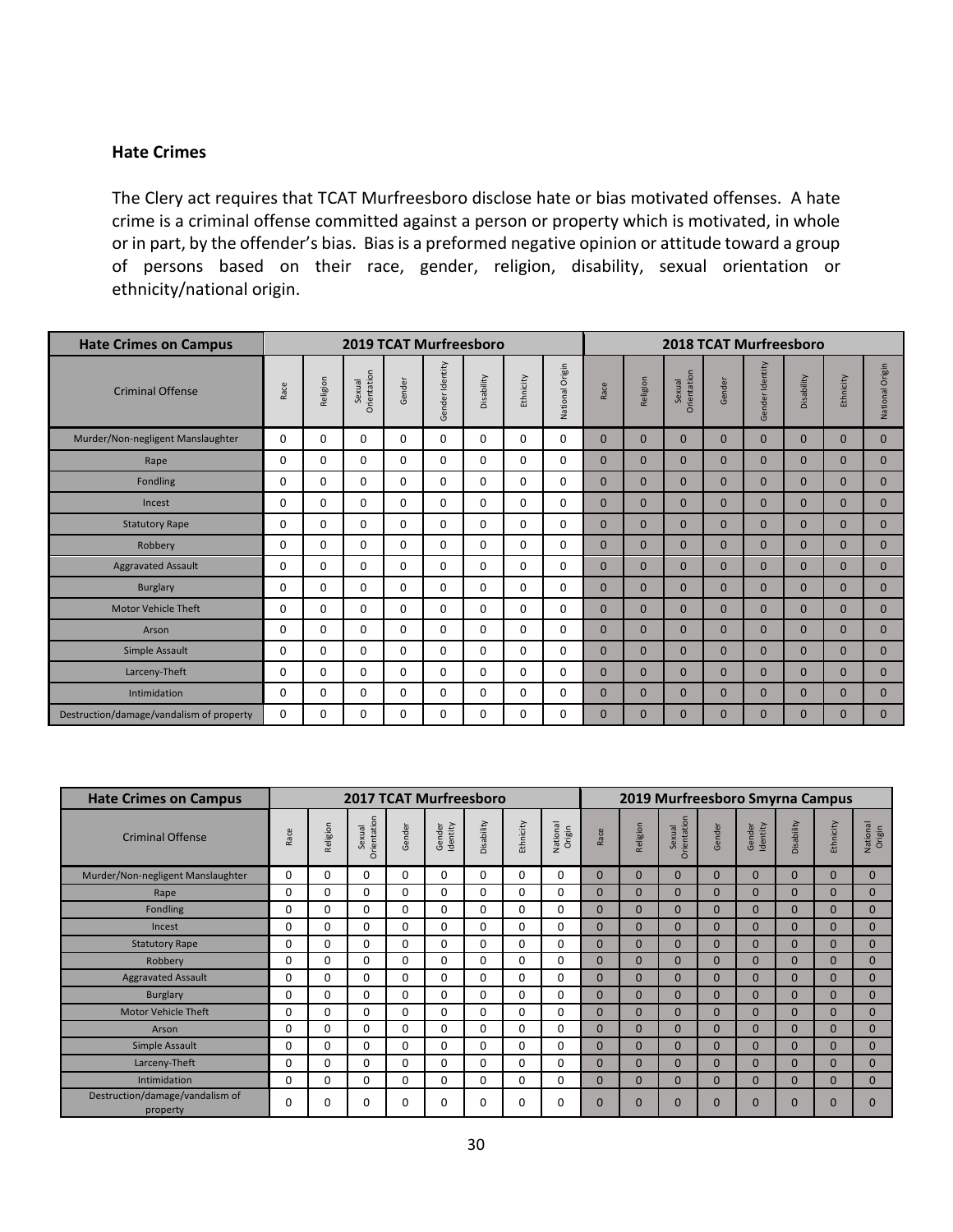| <b>Hate Crimes on Campus</b>                |          |          |                       |        | 2018 TCAT Smyrna   |            |           |                    | 2017 TCAT Smyrna |                |                       |              |                    |              |                |                    |  |
|---------------------------------------------|----------|----------|-----------------------|--------|--------------------|------------|-----------|--------------------|------------------|----------------|-----------------------|--------------|--------------------|--------------|----------------|--------------------|--|
| <b>Criminal Offense</b>                     | Race     | Religion | Orientation<br>Sexual | Gender | Gender<br>Identity | Disability | Ethnicity | National<br>Origin | Race             | Religion       | Orientation<br>Sexual | Gender       | Gender<br>Identity | Disability   | Ethnicity      | National<br>Origin |  |
| Murder/Non-negligent Manslaughter           | 0        | 0        | 0                     | 0      | $\Omega$           | 0          | $\Omega$  | 0                  | $\mathbf{0}$     | $\overline{0}$ | $\Omega$              | $\Omega$     | $\Omega$           | $\mathbf{0}$ | $\mathbf{0}$   | $\mathbf{0}$       |  |
| Rape                                        | 0        | 0        | $\Omega$              | 0      | 0                  | 0          | $\Omega$  | 0                  | $\Omega$         | $\mathbf{0}$   | $\Omega$              | $\Omega$     | $\overline{0}$     | $\mathbf{0}$ | $\overline{0}$ | $\mathbf{0}$       |  |
| <b>Fondling</b>                             | $\Omega$ | 0        | 0                     | 0      | $\Omega$           | 0          | $\Omega$  | 0                  | $\Omega$         | $\Omega$       | $\overline{0}$        | $\Omega$     | $\Omega$           | $\Omega$     | $\Omega$       | $\mathbf{0}$       |  |
| Incest                                      | 0        | 0        | 0                     | 0      | 0                  | 0          | $\Omega$  | 0                  | $\Omega$         | $\Omega$       | $\overline{0}$        | $\Omega$     | $\Omega$           | $\mathbf{0}$ | $\overline{0}$ | $\mathbf{0}$       |  |
| <b>Statutory Rape</b>                       | 0        | 0        | 0                     | 0      | 0                  | 0          | 0         | 0                  | $\mathbf{0}$     | $\overline{0}$ | $\mathbf 0$           | $\mathbf{0}$ | $\overline{0}$     | $\mathbf{0}$ | $\overline{0}$ | $\mathbf{0}$       |  |
| Robbery                                     | 0        | 0        | 0                     | 0      | 0                  | 0          | $\Omega$  | 0                  | $\Omega$         | $\overline{0}$ | $\Omega$              | $\Omega$     | $\Omega$           | $\mathbf{0}$ | $\overline{0}$ | 0                  |  |
| <b>Aggravated Assault</b>                   | 0        | 0        | 0                     | 0      | 0                  | 0          | $\Omega$  | 0                  | $\mathbf{0}$     | $\overline{0}$ | $\Omega$              | $\Omega$     | $\overline{0}$     | $\mathbf{0}$ | $\mathbf 0$    | $\mathbf{0}$       |  |
| Burglary                                    | 0        | 0        | 0                     | 0      | 0                  | 0          | $\Omega$  | 0                  | $\mathbf{0}$     | $\overline{0}$ | $\mathbf 0$           | $\mathbf{0}$ | $\mathbf 0$        | $\mathbf{0}$ | $\mathbf 0$    | $\mathbf{0}$       |  |
| <b>Motor Vehicle Theft</b>                  | 0        | 0        | 0                     | 0      | 0                  | 0          | $\Omega$  | 0                  | $\Omega$         | $\Omega$       | $\overline{0}$        | $\Omega$     | $\Omega$           | $\mathbf{0}$ | $\overline{0}$ | $\mathbf{0}$       |  |
| Arson                                       | 0        | 0        | 0                     | 0      | 0                  | 0          | $\Omega$  | 0                  | $\Omega$         | $\Omega$       | $\overline{0}$        | $\Omega$     | $\Omega$           | $\mathbf{0}$ | $\overline{0}$ | $\mathbf{0}$       |  |
| Simple Assault                              | 0        | 0        | 0                     | 0      | 0                  | 0          | $\Omega$  | 0                  | $\mathbf{0}$     | 0              | $\Omega$              | $\Omega$     | $\Omega$           | $\mathbf{0}$ | $\Omega$       | $\mathbf{0}$       |  |
| Larceny-Theft                               | 0        | 0        | 0                     | 0      | 0                  | 0          | $\Omega$  | 0                  | $\mathbf{0}$     | $\overline{0}$ | $\overline{0}$        | $\Omega$     | $\overline{0}$     | $\mathbf{0}$ | $\overline{0}$ | $\overline{0}$     |  |
| Intimidation                                | 0        | 0        | 0                     | 0      | 0                  | 0          | $\Omega$  | 0                  | $\Omega$         | 0              | $\Omega$              | $\Omega$     | $\Omega$           | $\mathbf{0}$ | $\Omega$       | $\overline{0}$     |  |
| Destruction/damage/vandalism of<br>property | 0        | 0        | 0                     | 0      | 0                  | 0          | 0         | 0                  | $\mathbf 0$      | $\overline{0}$ | $\overline{0}$        | $\Omega$     | $\overline{0}$     | $\mathbf{0}$ | $\Omega$       | $\Omega$           |  |